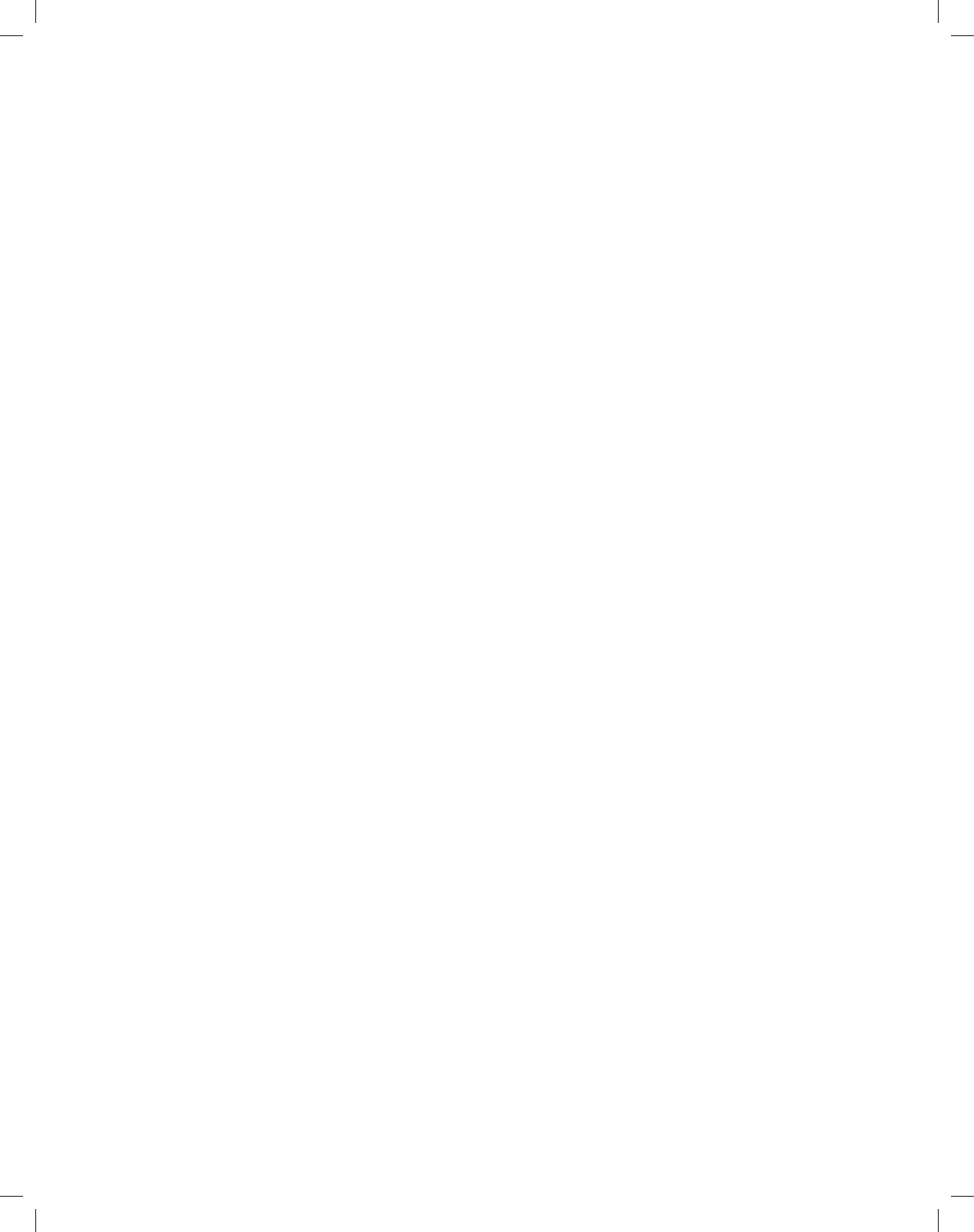$\overline{z}$  in thousands

#### **REPORT OF THE DIRECTORS TO THE SHAREHOLDERS**

The Directors have pleasure in presenting the Twenty Eighth Annual Report, together with the audited accounts for the year ended 31<sup>st</sup> March 2022.

#### **FINANCIAL RESULTS**

| 2021-22   | 2020-21   |
|-----------|-----------|
| 27,872.30 | 27,467.01 |
| 21,198.78 | 21,228.66 |
| 2.01      | 13.93     |
| 318.13    | 266.86    |
| 20,878.64 | 20,947.87 |
| 4,135.94  |           |
| 25,014.58 | 20,947.87 |
| 5,028.65  | 5,282.24  |
| 19,985.93 | 15,665.63 |
| 18,226.51 | 17,560.67 |
| 14,999.79 | 14,999.79 |
|           |           |
| 23,212.65 | 18,226.51 |
|           |           |

#### **OPERATIONS**

The Sales and Other Income during the year under review was at ₹ 27,872.30 (in thousands) as against ₹ 27,467.01 (in thousands) in the previous year. The operating Profit for the year was at ₹ 20,878.64 (in thousands) as against ₹ 20,947.87 (in thousands) in the previous year. The net profit was at  $\bar{\tau}$  19,985.93 (in thousands) as against net profit  $\bar{\tau}$  15,665.63 (in thousands) in the previous year.

#### **DIVIDEND**

The Directors had approved and paid two interim dividends aggregating to 300% i.e.  $\bar{\tau}$  30/- per equity share of  $\bar{\tau}$  10/- each. The Directors do not recommend any final dividend.

#### **TRANSFER TO RESERVES**

The Company has not transferred any amounts to reserves during the year 2021-22.

#### **BOARD MEETINGS**

During the financial year 2021-22, there were six Board meetings, which were held on 13th April 2021, 10th August 2021, 24th September 2021, 24<sup>th</sup> November 2021, February 1, 2022 and March 16, 2022.

Sri Suresh Krishna, Smt Usha Krishna and Sri S Meenakshisundaram, Directors, attended all the meetings during the year under review. Dr Lakshmi Venu attended 5 Board Meetings during the year under review.

### **DIRECTORS' RESPONSIBILITY STATEMENT**

The Directors confirm that: -

- a) in the preparation of annual accounts, the applicable accounting standards had been followed and there were no material departures.
- b) they had selected appropriate accounting policies and applied them consistently, and made judgments and estimates that have been made, are reasonable and prudent so as to give a true and fair view of the state of affairs of the Company at the end of the financial year and of the profit of the Company for the year ended 31<sup>st</sup> March 2022.
- c) they had taken proper and sufficient care for the maintenance of adequate accounting records in accordance with the provisions of the Companies Act, 2013 for safeguarding the assets of the Company and for preventing and detecting fraud and other irregularities.
- d) they had prepared the annual accounts on a going concern basis.
- e) they had devised proper systems to ensure compliance with the provisions of all applicable laws and such systems were adequate and operating effectively*.*

# **PARTICULARS OF LOANS, GUARANTEES OR INVESTMENTS**

The Company has not granted any loans, investments and guarantees covered under the provisions of Section 186 of the Companies Act, 2013.

## **DIRECTORS**

Dr Lakshmi Venu, (DIN 02702020) retires from the Board by rotation and being eligible, offers herself for re-appointment.

Sri Suresh Krishna, Chairman and Director has resigned from the Board of the Company effective from April 1, 2022 and Smt. Usha Krishna, Director has been nominated as Chairperson of the Company with effect from April 8, 2022.

The provisions of Section 149 pertaining to the appointment of Independent Directors do not apply to your Company

#### **STATEMENT ON DECLARATION GIVEN BY INDEPENDENT DIRECTORS UNDER SUB-SECTION (7) OF SECTION 149**

The Company is not required to have an Independent Director on the Board since the Company has not met the criteria specified under Rule 4 of the Companies (Appointment and Qualification of Directors) Rules, 2014.

#### **AUDIT COMMITTEE AND VIGIL MECHANISM**

The Company is not required to have an Audit Committee as per Section 177 of the Companies Act, 2013 read with Rule 6 of the Companies (Meetings of the Board and its Powers) Rules, 2014.

The provision of section 177 (9) relating to establishment of vigil mechanism is not applicable to the company.

#### **RELATED PARTY TRANSACTIONS**

All transactions with related party were on arm's length basis and were in the ordinary course of business. There was no related party contract during the period other than that disclosed in **Annexure - I.**

**Form AOC-2** as required under Section 134(3)(h) is enclosed as **Annexure - I** to this report.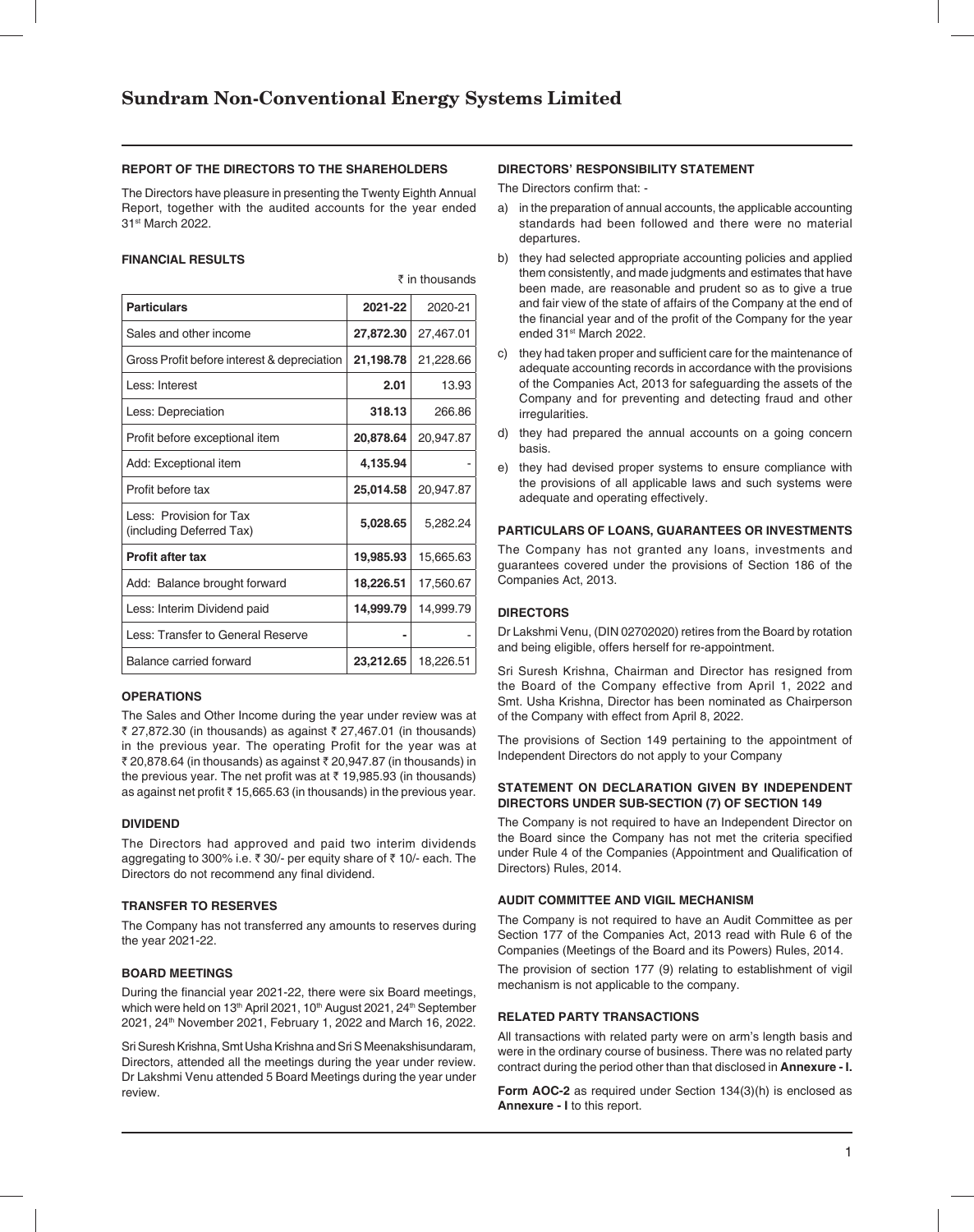#### **EXTRACT OF ANNUAL RETURN**

The details forming part of the extract of the Annual Return in **Form MGT-9** is annexed herewith as **Annexure-II.**

#### **MATERIAL CHANGES AND COMMITMENTS**

There were no material changes and commitments, affecting the financial position of the Company, which have occurred between the end of the financial year of the Company to which the financial statements relate and the date of the report.

#### **CONSERVATION OF ENERGY / TECHNOLOGY ABSORPTION**

The Company has taken no specific efforts in the area of conservation of energy, research & development and technology absorption.

#### **FOREIGN EXCHANGE EARNINGS AND OUTGO**

The Company did not have any foreign exchange earnings or outgo.

#### **DETAILS OF DIRECTORS OR KEY MANAGERIAL PERSONNEL APPOINTED OR HAVE RESIGNED DURING THE YEAR**

The Company is not required to appoint any Key Managerial Personnel.

#### **CHANGE IN THE NATURE OF BUSINESS**

There was no change in the nature of business of the Company during the financial year.

#### **COMPANIES WHICH HAVE BECOME OR CEASED TO BE COMPANY'S SUBSIDIARIES, JOINT VENTURES OR ASSOCIATE COMPANIES DURING THE YEAR**

The Company does not have any subsidiary, joint venture or associate company.

#### **CHANGE OF ULTIMATE HOLDING COMPANY**

The Hon'ble National Company Law Tribunal, Chennai bench, vide its order dated December 6, 2021, had approved the composite scheme of amalgamation and arrangement (demerger) inter alia amongst T V Sundram Iyengar & Sons Private Limited ("TVSS"), Sundaram Industries Private Limited ("SIPL"), Southern Roadways Private Limited ("SRPL") and TVS Sundram Fasteners Private Limited ("TPL") ("Composite Scheme") in accordance with Sections 230 to 232 and other applicable provisions under the Companies Act, 2013 read with the rules made thereunder and other applicable laws. The Composite Scheme was made effective on January 6, 2022 ("Effective Date").

As per the Composite Scheme, on the Effective Date, SIPL and SRPL have amalgamated with TVSS and have been dissolved without the process of winding up. As a result of this, the shareholding of SRPL in Sundram Fasteners Limited (SFL) consisting of 5,07,73,280 equity shares was vested in / transferred to TVSS. This had resulted in the increase of the direct shareholding of TVSS in SFL from 5,33,12,000 equity shares to 10,40,85,280 equity shares (representing 49.53% of its paid-up equity share capital).

As a subsequent step to the above, in terms of the Composite Scheme, on February 4, 2022, TVSS demerged a business undertaking which included shareholding of 49.53% (10,40,85,280 equity shares) held in the Company to TPL. Consequent to the above, TPL has become the Holding Company of SFL and Ultimate Holding Company of your Company.

#### **PUBLIC DEPOSITS**

During the year under review, the Company has not accepted any deposits from the public within the meaning of Section 73 of the Companies Act, 2013. The deposits outstanding as at March 31, 2022 was ₹ Nil.

#### **REGULATORY / COURT ORDERS**

During the Financial Year 2021-2022, no significant and material orders were passed by the regulators or courts or tribunals impacting the going concern status and company's operations in future.

#### **INTERNAL FINANCIAL CONTROLS**

The company has internal control procedures and sufficient internal control checks considering the size and nature of its business and the Board of Directors are of the view that those controls are adequate with reference to the financial statements.

#### **PROCEEDINGS PENDING, IF ANY, UNDER THE INSOLVENCY AND BANKRUPTCY CODE, 2016**

The Company has neither filed an application during the year under review nor are any proceedings pending under the Insolvency and Bankruptcy Code, 2016 as at March 31, 2022.

#### **THE DETAILS OF DIFFERENCE BETWEEN AMOUNT OF THE VALUATION DONE AT THE TIME OF ONE TIME SETTLEMENT AND THE VALUATION DONE WHILE TAKING LOAN FROM THE BANKS OR FINANCIAL INSTITUTIONS ALONG WITH THE REASONS THEREOF.**

No such event has occurred during the year under review.

#### **RISK MANAGEMENT**

The Company had identified certain business risks and also the measures for dealing with such risks which it faces in day to day operations of the Company.

#### **CORPORATE SOCIAL RESPONSIBILITY (CSR)**

Section 135 is not applicable to the Company as the Company has not met the specified turnover or net worth or profit criteria and hence there is no requirement for the company to undertake CSR activities.

#### **STATEMENT UNDER RULE 5(2) OF THE COMPANIES (APPOINTMENT AND REMUNERATION OF MANAGERIAL PERSONNEL) RULES, 2014**

None of the employees were in receipt of remuneration in excess of the limit prescribed under Rule 5(2) of the Companies (Appointment and Remuneration of Managerial Personnel) Rules, 2014.

#### **AUDITORS**

Pursuant to the recommendation by the Board of Directors at their meeting held on 19<sup>th</sup> April, 2019 M/s. Sundaram & Srinivasan, Chartered Accountants, Chennai were appointed as Statutory Auditors of the company for a period of five years at the Twenty Fifth Annual General Meeting held on 8<sup>th</sup> August, 2019.

M/s. Sundaram & Srinivasan, Chartered Accountants, Chennai will hold the office of Statutory Auditors till the conclusion of Thirtieth Annual General Meeting to be held in the calendar year 2024.

The Company has obtained necessary certificate under Section 139 of the Companies Act, 2013 from the auditor conveying their eligibility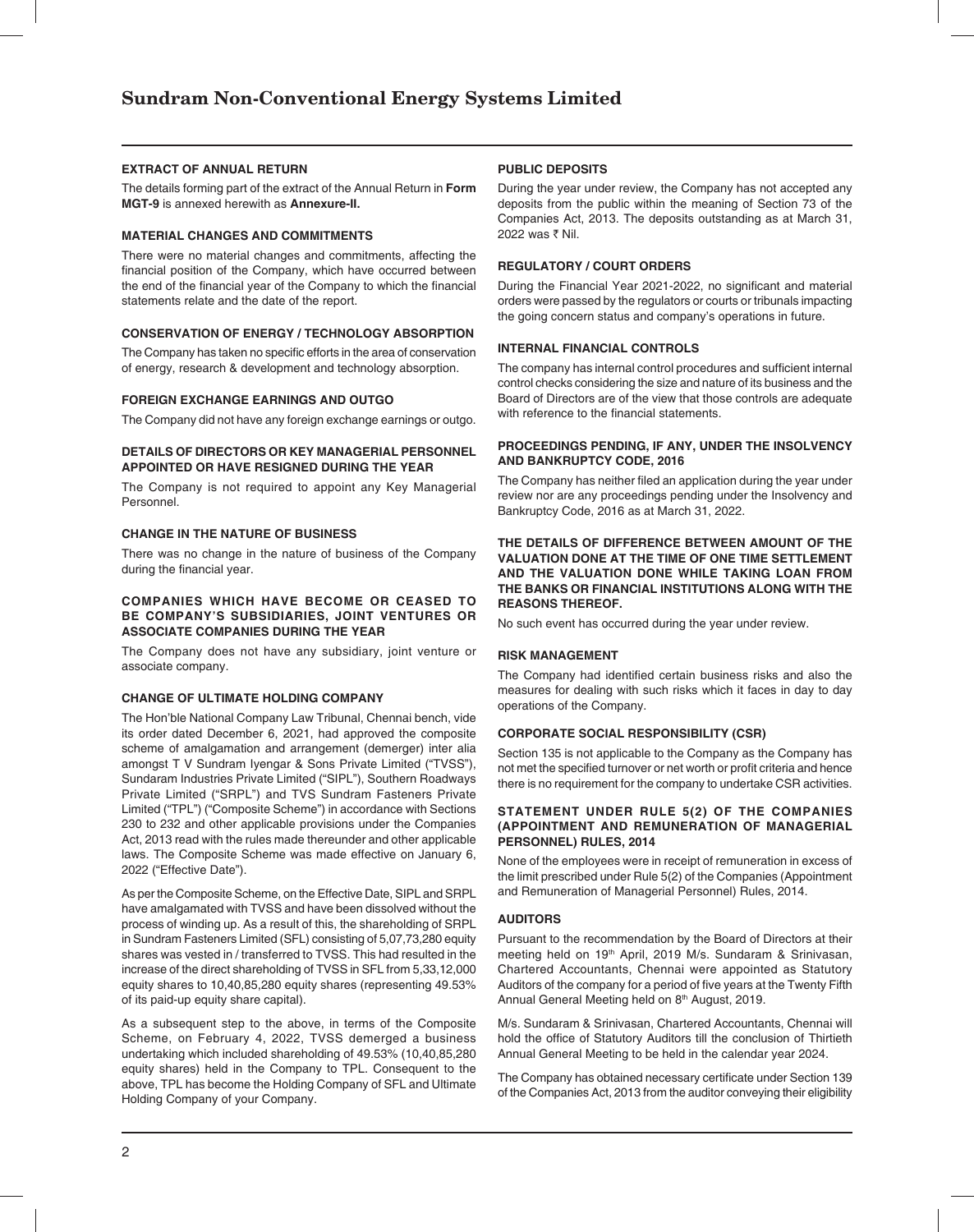for the above appointment as prescribed under Section 141. Their eligibility criteria were reviewed by the Board, as specified under Section 141 of the Companies Act, 2013.

#### **DETAILS OF FRAUD REPORTED BY AUDITORS:**

M/s. Sundaram & Srinivasan, Chartered Accountants, Chennai, the Statutory Auditors of the Company have stated that during the course of their audit, there were no fraud by the Company or on the Company by its officers noticed or reported in Independent Auditors' Report which forms part of this Report.

#### **BOARD'S COMMENT ON THE AUDITOR'S REPORT**

There are no Qualifications, adverse remarks, and reservations made by Statutory Auditors in their report.

#### **POLICY ON DIRECTOR'S APPOINTMENT AND REMUNERATION**

Section 178(1) of the Companies Act, 2013 is not applicable as the Company has not met the specified criteria. In view of the same, this requirement is not applicable to the Company.

#### **MAINTENANCE OF COST RECORDS**

Section 148(1) of the Companies Act, 2013, is not applicable to the Company as the Company has not met the specified criteria and hence, the Company is not required to maintain cost records.

#### **HEALTHY, SAFETY, SECURITY AND ENVIRONMENT (HSSE):**

The Company accorded the highest priority to health and safety of the workforce with a commitment to comply with all applicable laws and regulations. The Company imparted safety training to all its employees The Company maintained the highest standards of occupational HSSE with the leadership team reviewing business safety performance on a monthly basis. During the Financial Year 2021 – 2022, the Company implemented internal standards to ensure safe, systematic, reliable and environment-friendly operations. The leadership team of the Company frequently checked the effectiveness of implementation and demonstrated visible safety leadership through field inspection programmes.

#### **DISCLOSURE UNDER THE SEXUAL HARASSMENT OF WOMEN AT WORKPLACE (PREVENTION, PROHIBITION AND REDRESSAL) ACT, 2013**

The Company has adopted the Anti-Sexual Harassment Policy laid down by the Holding Company (Sundram Fasteners Limited-SFL), which is in line with the requirements of the Sexual Harassment of Women at the Workplace (Prevention, Prohibition & Redressal) Act, 2013. Internal Complaints Committee (ICC) of SFL is entrusted to redress complaints regarding sexual harassment. No complaints were received during the calendar year 2021.

#### **ACKNOWLEDGMENT**

Your Directors thank the holding company, Sundram Fasteners Limited for their support. They also place on record their appreciation of all the employees of the Company for their sincere and dedicated service.

| On behalf of the Board |
|------------------------|
| <b>USHA KRISHNA</b>    |
| Chairperson            |
| DIN: 00270815          |
|                        |

**Annexure - I**

#### **Form No. AOC - 2**

*[Pursuant to clause (h) of sub-section (3) of Section 134 of the Act and Rule 8(2) of the Companies (Accounts) Rules, 2014]*

**Form for disclosure of particulars of contracts / arrangements entered into by the company with related parties referred to in sub section(1) of section 188 of the Companies Act, 2013 including certain arm's-length transactions under third proviso thereto**

- 1. Details of contracts or arrangements or transactions not at arm's length basis All contracts arrangements / transactions with related parties are on arm's length basis and in the ordinary course of business.
- 2. Details of material contracts or arrangement or transactions at arm's length basis

 $(\bar{\tau} \text{ in thousand})$ 

| a) | Name of the Related Party and nature of relationship                                          | Sundram Fasteners Limited, Chennai<br><b>Holding Company</b> |                                                                                    |               |
|----|-----------------------------------------------------------------------------------------------|--------------------------------------------------------------|------------------------------------------------------------------------------------|---------------|
| b) | Nature of contracts / arrangements / transactions                                             | Sale of Wind Power                                           | Lease Rent Paid                                                                    | Dividend Paid |
|    |                                                                                               | 12.864.50                                                    | 127.44                                                                             | 7.940.73      |
| C) | Duration of the contracts / arrangements / transactions                                       | 2021-22                                                      | 2021-22                                                                            | 2021-22       |
| d) | Salient terms of the contracts or arrangements or transactions<br>including the value, if any |                                                              | At arm's length basis and in the ordinary course of business                       |               |
| e) | Date of approval by the Board, if any                                                         |                                                              | As the transactions fall under the third proviso to Section 188(1), Board approval |               |
|    |                                                                                               | is not required.                                             |                                                                                    |               |
|    | Amount paid as advances, if any                                                               | Nil                                                          |                                                                                    |               |

On behalf of the Board

**USHA KRISHNA** Place: Chennai Chairperson Chairperson Chairperson Chairperson Chairperson Chairperson Date: April 8, 2022 DIN: 00270815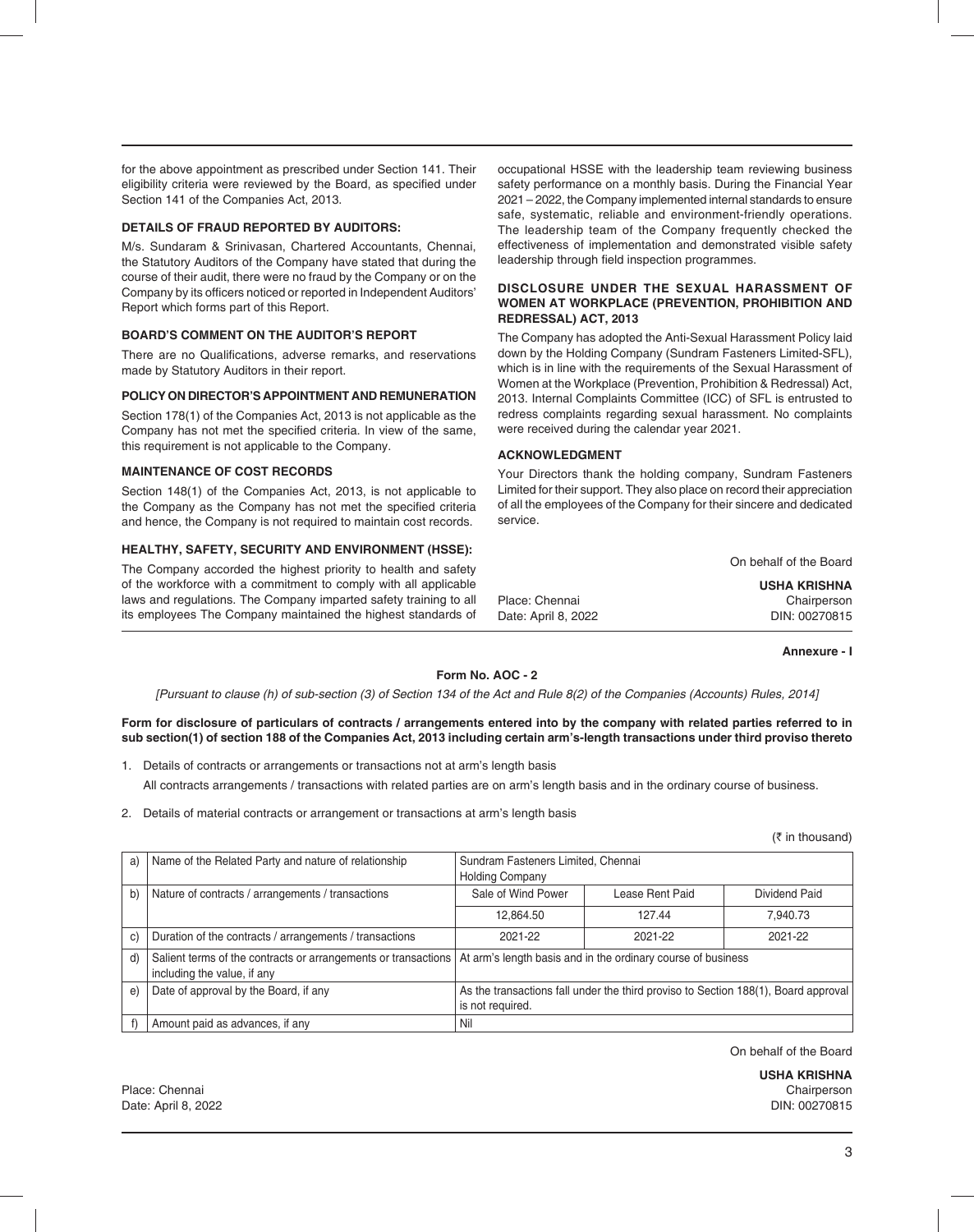## **ANNEXURE-II**

# **FORM NO.MGT-9 EXTRACT OF ANNUAL RETURN**

# as on the financial year ended 31<sup>st</sup> March, 2022

*[Pursuant to Section 92(3) of the Companies Act, 2013 and Rule 12(1) of the Companies (Management and Administration) Rules, 2014]*

## **I. REGISTRATION AND OTHER DETAILS**

| <b>CIN</b>                                                                        | U40108TN1994PLC029132                                                                                                                                               |
|-----------------------------------------------------------------------------------|---------------------------------------------------------------------------------------------------------------------------------------------------------------------|
| <b>Registration Date</b>                                                          | 4 <sup>th</sup> November, 1994                                                                                                                                      |
| Name of the Company                                                               | Sundram Non-Conventional Energy Systems Limited                                                                                                                     |
| Category / Sub-Category of the Company                                            | Public Company / Limited by Shares                                                                                                                                  |
| Address of the Registered Office and contact details                              | 98-A, VII Floor, Dr Radhakrishnan Salai<br>Mylapore, Chennai - 600 004<br>Phone No.91-44-28478500,<br>Fax No.91-44-28478510<br>Email: meenakshisundaram.s@sfl.co.in |
| Whether listed company                                                            | No                                                                                                                                                                  |
| Name, Address and Contact details of the Registrar and Transfer Agent,<br>if any. | Not Applicable                                                                                                                                                      |

### **II. PRINCIPAL BUSINESS ACTIVITIES OF THE COMPANY**

| S. No. | Name and description of main products / services               | NIC Code of the Product /<br>service | % of total turnover of the<br>company |  |
|--------|----------------------------------------------------------------|--------------------------------------|---------------------------------------|--|
|        | Electric power generation using other non-conventional sources | 35106                                | 100%                                  |  |

## **III. PARTICULARS OF HOLDING, SUBSIDIARY AND ASSOCIATE COMPANIES**

| S.<br>No. | Name and address of the company                                                                                                         | CIN/GLN               | Holding /<br>Subsidiary/<br>Associate | $%$ of votes<br>held | Applicable<br><b>Section</b> |
|-----------|-----------------------------------------------------------------------------------------------------------------------------------------|-----------------------|---------------------------------------|----------------------|------------------------------|
|           | <b>TVS Sundram Fasteners Private Limited</b><br>No. C-9, 5 <sup>th</sup> Street, SIDCO Industrial Estate,<br>Ambattur, Chennai- 600 058 | U28900TN2018PTC123872 | Ultimate Holding<br>Company           | 49.53                | 2(87)                        |
| 2         | Sundram Fasteners Limited<br>98-A, VII Floor, Dr Radhakrishnan Salai, Mylapore,<br>Chennai - 600 004                                    | L35999TN1962PLC004943 | Holding<br>Company                    | 52.94                | 2(46)                        |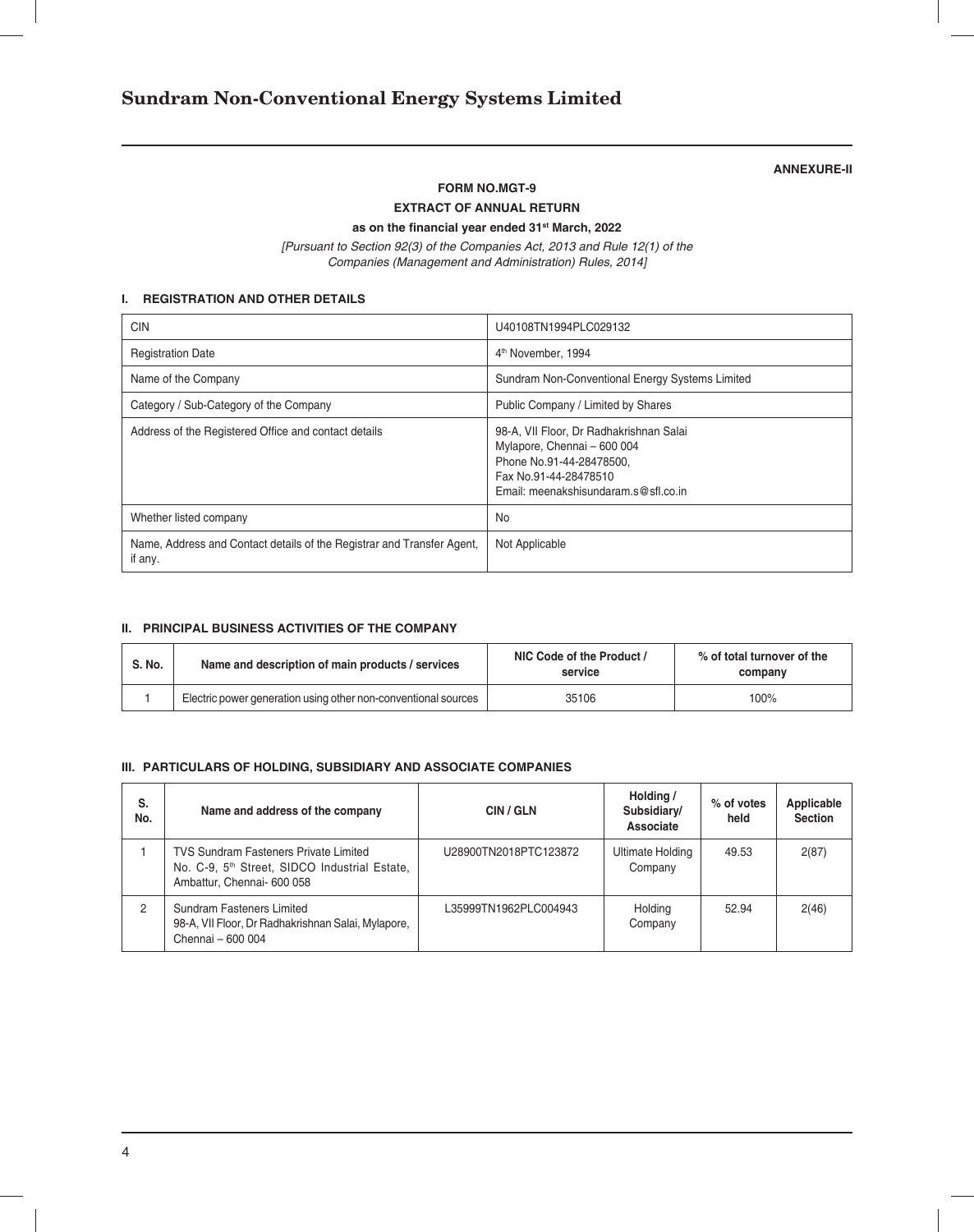# **IV. SHAREHOLDING PATTERN (Equity Share Capital Breakup as percentage of Total Equity)**

**(i) Category wise shareholding**

|                                                                                   |                          | No. of shares held at the beginning | of the year    |                          |       | No. of shares held at the end | of the year    |                      | % change           |
|-----------------------------------------------------------------------------------|--------------------------|-------------------------------------|----------------|--------------------------|-------|-------------------------------|----------------|----------------------|--------------------|
| <b>Category of shareholders</b>                                                   | Demat                    | Physical                            | Total          | % of total<br>shares     | Demat | Physical                      | Total          | % of total<br>shares | during the<br>year |
| A. Promoters<br>1. Indian                                                         |                          |                                     |                |                          |       |                               |                |                      |                    |
| a) Individuals / HUF (Nominees of Bodies<br>Corporate)                            |                          | 2                                   | $\overline{c}$ |                          |       | $\overline{2}$                | $\overline{c}$ |                      |                    |
| b) Central Govt.                                                                  |                          |                                     |                |                          |       |                               |                |                      |                    |
| c) Bodies Corporate                                                               |                          | 4,99,989                            | 4,99,989       | 100                      | ł,    | 4,99,989                      | 4,99,989       | 100                  |                    |
| d) Banks / Fl                                                                     |                          |                                     |                |                          |       |                               |                |                      | $\overline{a}$     |
| e) Any other                                                                      |                          |                                     |                |                          |       |                               |                |                      |                    |
| Sub-Total (A)(1)                                                                  |                          | 4,99,991                            | 4,99,991       | 100                      | ÷,    | 4,99,991                      | 4,99,991       | 100                  | Nil                |
| Foreign                                                                           |                          |                                     |                |                          |       |                               |                |                      |                    |
| a) NRIs - Individuals                                                             |                          | -                                   |                | -                        |       |                               |                |                      |                    |
| b) Other individuals                                                              |                          | $\overline{a}$                      |                |                          |       |                               |                |                      |                    |
| c)Bodies Corporate                                                                |                          | ÷,                                  |                |                          |       |                               |                |                      |                    |
| d) Banks / Fl                                                                     |                          | $\overline{\phantom{0}}$            |                |                          |       |                               |                |                      |                    |
| e) Any other                                                                      |                          |                                     |                |                          |       |                               |                |                      |                    |
| Sub-Total (A)(2)                                                                  |                          |                                     |                |                          |       |                               |                |                      |                    |
| Total shareholding (A)=(A)(1)+(A)(2)                                              | $\overline{\phantom{a}}$ | 4,99,991                            | 4,99,991       | 100                      |       | 4,99,991                      | 4,99,991       | 100                  | Nil                |
| <b>B. Public Shareholding</b>                                                     |                          |                                     |                |                          |       |                               |                |                      |                    |
| 1. Institutions                                                                   |                          |                                     |                |                          |       |                               |                |                      |                    |
| a) Mutual Funds                                                                   |                          |                                     |                |                          |       |                               |                |                      |                    |
| b) Banks / Fl                                                                     |                          | ä,                                  |                | ٠                        |       |                               |                |                      |                    |
| c) Central Govt.                                                                  |                          | $\overline{a}$                      |                | $\overline{\phantom{a}}$ | ÷     |                               |                |                      |                    |
| d) State Govt.                                                                    |                          |                                     |                |                          |       |                               |                |                      |                    |
| e) Venture Capital Funds                                                          |                          | $\overline{a}$                      |                |                          |       |                               |                |                      |                    |
| f) Insurance Companies                                                            |                          | ä,                                  |                |                          |       |                               |                |                      |                    |
| g) Flls                                                                           |                          | $\overline{a}$                      |                |                          |       |                               |                |                      |                    |
| h) Foreign Venture Capital Funds                                                  |                          | $\overline{a}$                      |                |                          |       |                               |                |                      |                    |
| i) Others (Specify)                                                               |                          |                                     |                |                          |       |                               |                |                      |                    |
| Sub-total (B)(1)                                                                  |                          | $\overline{\phantom{0}}$            |                |                          |       |                               |                |                      |                    |
| 2. Non-Institutions                                                               |                          |                                     |                |                          |       |                               |                |                      |                    |
| a) Bodies Corp.- Indian & Overseas                                                |                          |                                     |                |                          |       |                               |                |                      |                    |
| b) Individuals                                                                    | $\overline{a}$           |                                     |                |                          |       |                               |                |                      |                    |
| i) Individual shareholders holding nominal share<br>capital up to ₹1 lakh         |                          | 2                                   | 2              |                          |       | $\overline{2}$                | 2              |                      |                    |
| ii) Individual shareholders holding nominal share<br>capital in excess of ₹1 lakh |                          | ä,                                  |                |                          |       |                               |                |                      | $\blacksquare$     |
| c) Others                                                                         | $\overline{a}$           | $\frac{1}{2}$                       |                |                          |       |                               |                |                      | $\blacksquare$     |
| Sub-Total (B)(2)                                                                  |                          |                                     |                |                          |       |                               |                |                      |                    |
| Total Public Shareholding $(B) = (B)(1)+(B)(2)$                                   |                          |                                     |                |                          |       |                               |                |                      | $\blacksquare$     |
| C. Shares held by Custodian for GDRs and<br>ADRs                                  |                          |                                     |                |                          |       |                               |                |                      | $\blacksquare$     |
| Grand Total = $A+B+C$                                                             |                          | 4,99,993                            | 4,99,993       | $100$ -                  |       | 4,99,993                      | 4,99,993       | 100                  | Nil                |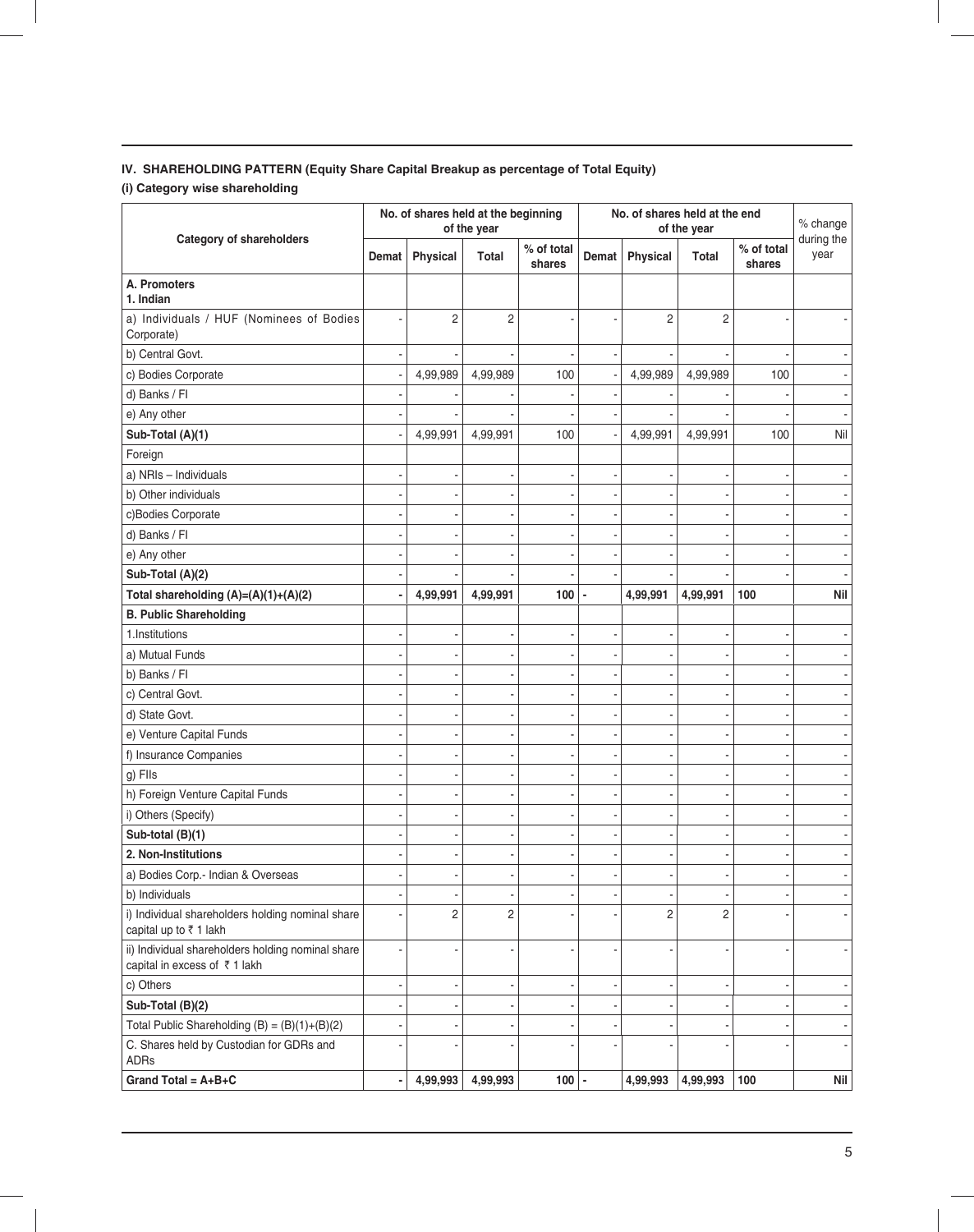#### **(ii) Shareholding of Promoters**

|           |                                       | Shareholding at the beginning and at the end of the year |                                     |                                                           |                             |
|-----------|---------------------------------------|----------------------------------------------------------|-------------------------------------|-----------------------------------------------------------|-----------------------------|
| S.<br>No. | Shareholders' Name                    | No. of shares                                            | % of total shares<br>of the company | % of shares<br>pledged /<br>encumbered to<br>total shares | % change during<br>the year |
|           | Sundram Fasteners Limited             | 2,64,689                                                 | 52.94                               | 0.00                                                      | Nil                         |
| 2         | Sundaram-Clayton Limited              | 1,17,650                                                 | 23.53                               | 0.00                                                      | Nil                         |
| 3         | Lucas-TVS Limited                     | 1,17,650                                                 | 23.53                               | 0.00                                                      | Nil                         |
| 4         | Nominees of Sundram Fasteners Limited | $\overline{2}$                                           | 0.00                                | 0.00                                                      | Nil                         |
|           | <b>Total</b>                          | 4,99,991                                                 | 100.00                              | 0.00                                                      | Nil                         |

# **(iii) Change in Promoters' Shareholding (please specify, if there is no change)**

There have been no changes in the Promoters' shareholding during the year.

#### (iv) **Shareholding pattern of top ten shareholders (other than Directors, Promoters and Holders of GDRs and ADRs)**

| S.  |                    |               | Shareholding at the beginning of the year | Cumulative Shareholding during the year |                                     |
|-----|--------------------|---------------|-------------------------------------------|-----------------------------------------|-------------------------------------|
| No. | Shareholder's Name | No. of Shares | % of total shares of the<br>company       | No. of Shares                           | % of total shares of the<br>company |
|     | Sri A K Ragupathy  |               | 0.00                                      |                                         | 0.00                                |
|     | Sri K Pasupathy    |               | 0.00                                      |                                         | 0.00                                |

#### (v) **Shareholding of Directors and Key Managerial Personnel**

| S.  |                                                 | Shareholding at the<br>beginning of the year<br><b>For Each of the Directors</b> |                         |                                        | <b>Cumulative Shareholding during</b><br>the year |                                          |
|-----|-------------------------------------------------|----------------------------------------------------------------------------------|-------------------------|----------------------------------------|---------------------------------------------------|------------------------------------------|
| No. | and KMP                                         | Name of the Director / KMP                                                       | No. of<br><b>Shares</b> | % of total<br>shares of the<br>company | No. of Shares                                     | $%$ of total<br>shares of the<br>company |
|     | At the beginning, during and<br>end of the year | Sri S Meenakshisundaram,<br>Director*                                            |                         | 0.00                                   |                                                   | 0.00                                     |

\* Nominee of Sundram Fasteners Limited

#### **V. INDEBTEDNESS**

As at 31<sup>st</sup> March, 2022 - NIL

## **VI. REMUNERATION OF DIRECTORS AND KEY MANAGERIAL PERSONNEL**

During the Financial Year 2021-2022, no remuneration was paid to Directors. There is no Key Managerial Personnel in the company.

#### **VII. PENALTIES / PUNISHMENT / COMPOUNDING OF OFFENCES**

During the Financial Year 2021-2022, there were no penalties levied by the Regional Director on the company / directors / officers in default or any compounding of offences by the company / directors / officers in default or any punishment granted by any Court against the company / directors / officers in default.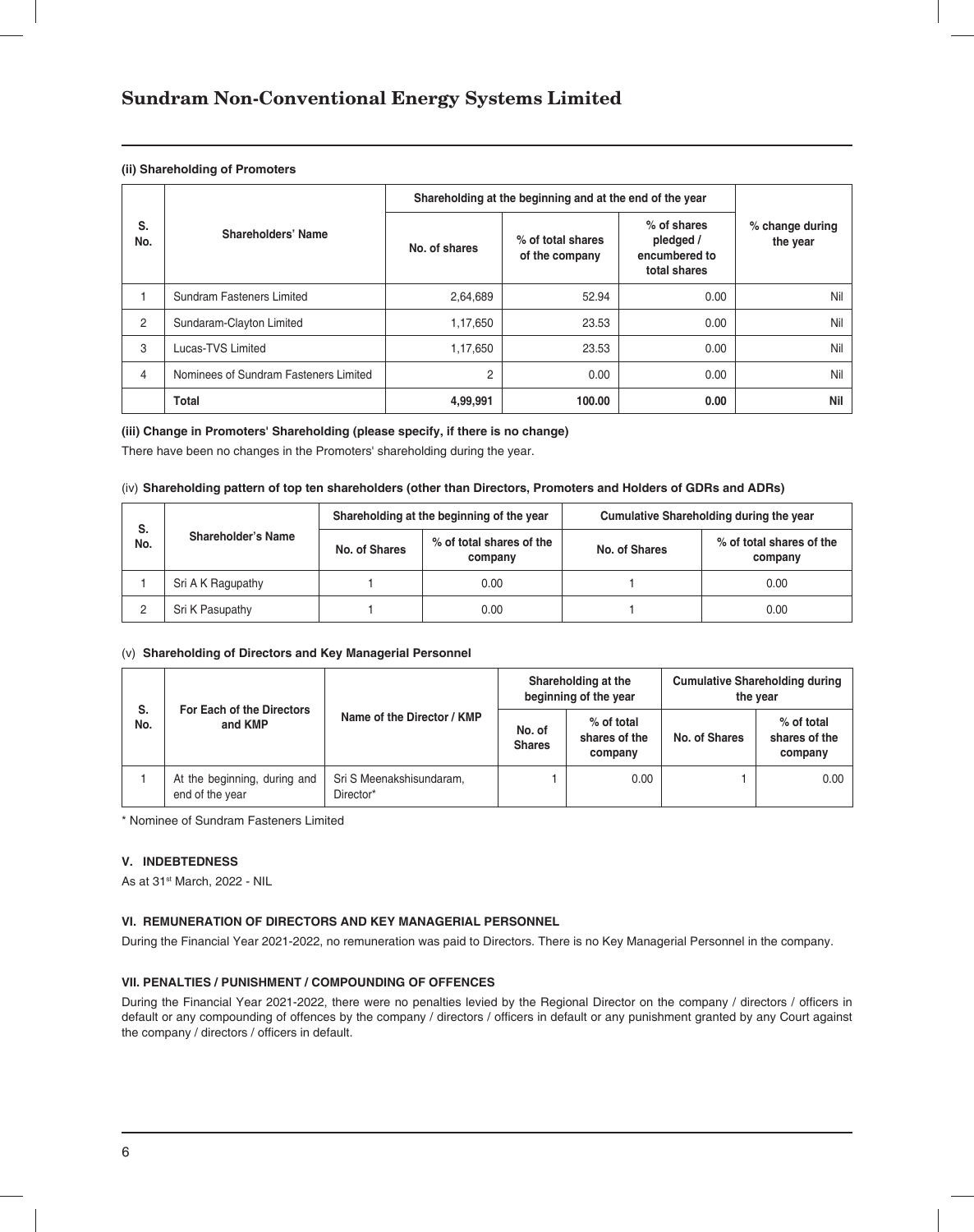#### **INDEPENDENT AUDITOR'S REPORT TO THE MEMBERS OF SUNDRAM NON-CONVENTIONAL ENERGY SYSTEMS LIMITED, CHENNAI FOR THE YEAR ENDED 31ST MARCH 2022**

#### To the Members of

Sundram Non-Conventional Energy Systems Limited, Chennai

#### **Opinion**

We have audited the financial statements of Sundram Non-Conventional Energy Systems Limited, Chennai ("the company"), which comprise the Balance Sheet as at 31<sup>st</sup> March 2022, and the Statement of Profit and Loss (including Other Comprehensive Income), the Statement of Changes in Equity and Statement of cash flows for the year then ended, and notes to the financial statements, including a summary of significant accounting policies and other explanatory information.

In our opinion and to the best of our information and according to the explanations given to us, the aforesaid financial statements give the information required by the Companies Act, 2013 ("the Act") in the manner so required and give a true and fair view in conformity with the Indian Accounting Standards prescribed under section 133 of the Act read with the Companies (Indian Accounting Standards) Rules, 2015, as amended, ("Ind AS") and other accounting principles generally accepted in India, of the state of affairs of the Company as at March 31, 2022, and its profit, changes in equity and its cash flows for the year ended on that date.

#### **Basis for Opinion**

We conducted our audit in accordance with the Standards on Auditing ("SAs") specified under section 143(10) of the Companies Act, 2013. Our responsibilities under those Standards are further described in the *Auditor's Responsibilities for the Audit of the Financial Statements* section of our report. We are independent of the Company in accordance with the Code of Ethics issued by the Institute of Chartered Accountants of India together with the ethical requirements that are relevant to our audit of the financial statements under the provisions of the Companies Act, 2013 and the Rules thereunder, and we have fulfilled our other ethical responsibilities in accordance with these requirements and the Code of Ethics. We believe that the audit evidence we have obtained is sufficient and appropriate to provide a basis for our opinion.

#### **Information Other than the Financial Statements and Auditor's Report Thereon**

The Company's Board of Directors is responsible for other information. The other information comprises the information included in the board's report but does not include the financial statements and our auditor's report thereon.

Our opinion on the financial statements does not cover the other information and we do not express any form of assurance conclusion thereon.

In connection with our audit of the financial statements, our responsibility is to read the other information and, in doing so, consider whether the other information is materially inconsistent with the financial statements or our knowledge obtained in the audit or otherwise appears to be materially misstated. If, based on the work we performed, we conclude that there is a material misstatement of this other information, we are required to report that fact. We have nothing to report in this regard.

#### **Responsibilities of Management and Those Charged with Governance for the Financial Statements**

The Company's Board of Directors is responsible for the matters stated in section 134(5) of the Companies Act, 2013 with respect to the preparation of these financial statements that give a true and fair view of the financial position, financial performance, changes in equity and cash flows of the Company in accordance with the accounting principles generally accepted in India, including the Accounting Standards specified under section 133 of the Act. This responsibility also includes maintenance of adequate accounting records in accordance with the provisions of the Act for safeguarding of the assets of the Company and for preventing and detecting frauds and other irregularities; selection and application of appropriate accounting policies; making judgments and estimates that are reasonable and prudent; and design, implementation and maintenance of adequate internal financial controls, that were operating effectively for ensuring the accuracy and completeness of the accounting records, relevant to the preparation and presentation of the financial statements that give a true and fair view and are free from material misstatement, whether due to fraud or error.

In preparing the financial statements, management is responsible for assessing the Company's ability to continue as a going concern, disclosing, as applicable, matters related to going concern and using the going concern basis of accounting unless management either intends to liquidate the Company or to cease operations, or has no realistic alternative but to do so.

Those Board of Directors are also responsible for overseeing the company's financial reporting process.

#### **Auditor's Responsibilities for the Audit of the Financial Statements**

Our objectives are to obtain reasonable assurance about whether the financial statements as a whole are free from material misstatement, whether due to fraud or error, and to issue an auditor's report that includes our opinion. Reasonable assurance is a high level of assurance, but is not a guarantee that an audit conducted in accordance with SAs will always detect a material misstatement when it exists. Misstatements can arise from fraud or error and are considered material if, individually or in the aggregate, they could reasonably be expected to influence the economic decisions of users taken on the basis of these financial statements.

As part of an audit in accordance with SAs, we exercise professional judgment and maintain professional skepticism throughout the audit. We also:

- Identify and assess the risks of material misstatement of the financial statements, whether due to fraud or error, design and perform audit procedures responsive to those risks, and obtain audit evidence that is sufficient and appropriate to provide a basis for our opinion. The risk of not detecting a material misstatement resulting from fraud is higher than for one resulting from error, as fraud may involve collusion, forgery, intentional omissions, misrepresentations, or the override of internal control.
- Obtain an understanding of internal control relevant to the audit in order to design audit procedures that are appropriate in the circumstances. Under section 143(3)(i) of the Companies Act, 2013, we are also responsible for expressing our opinion on whether the company has adequate internal financial controls system in place and the operating effectiveness of such controls.
- Evaluate the appropriateness of accounting policies used and the reasonableness of accounting estimates and related disclosures made by management.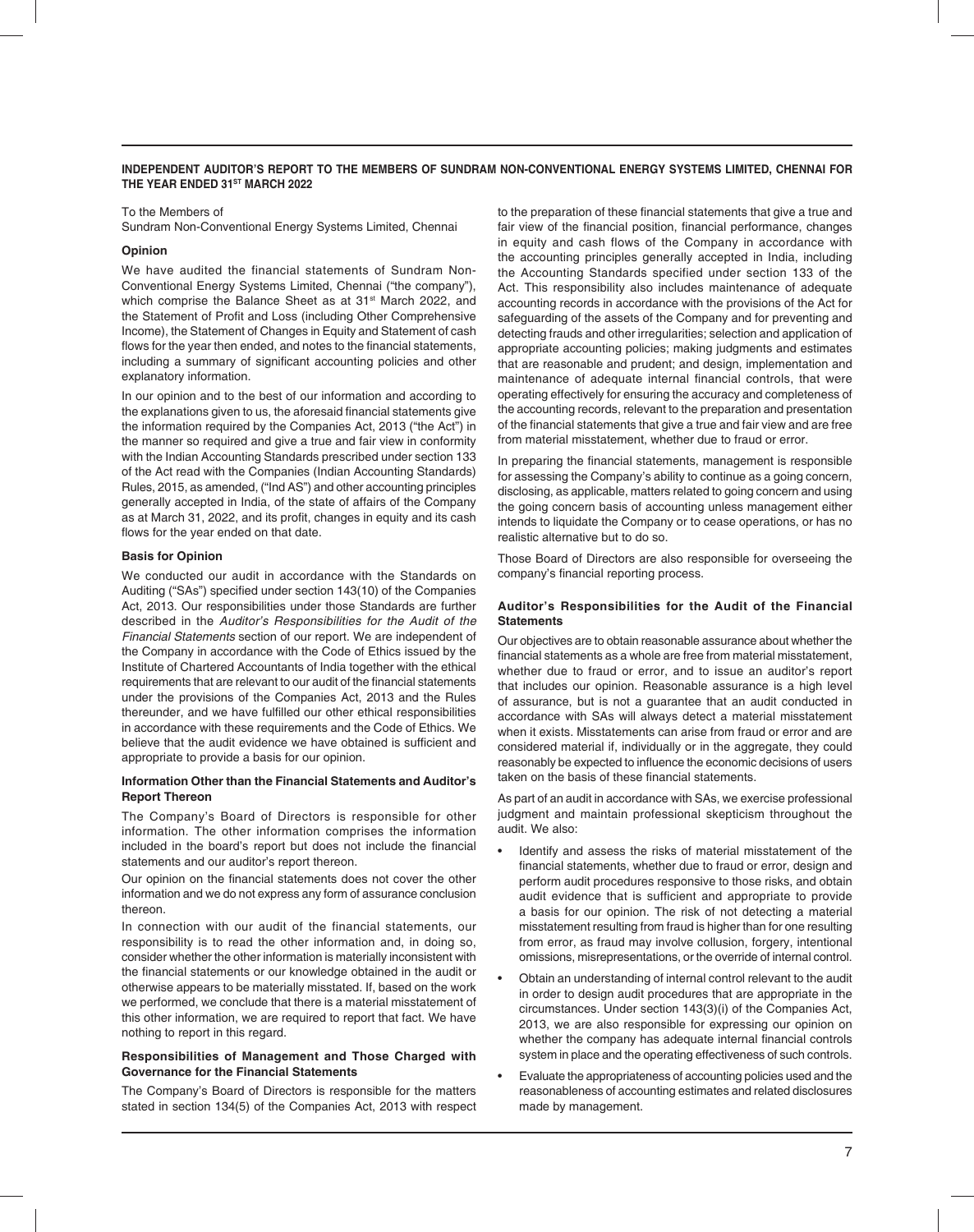- Conclude on the appropriateness of management's use of the going concern basis of accounting and, based on the audit evidence obtained, whether a material uncertainty exists related to events or conditions that may cast significant doubt on the Company's ability to continue as a going concern. If we conclude that a material uncertainty exists, we are required to draw attention in our auditor's report to the related disclosures in the financial statements or, if such disclosures are inadequate, to modify our opinion. Our conclusions are based on the audit evidence obtained up to the date of our auditor's report. However, future events or conditions may cause the Company to cease to continue as a going concern.
- Evaluate the overall presentation, structure and content of the financial statements, including the disclosures, and whether the financial statements represent the underlying transactions and events in a manner that achieves fair presentation.

We communicate with those charged with governance regarding, among other matters, the planned scope and timing of the audit and significant audit findings, including any significant deficiencies in internal control that we identify during our audit.

We also provide those charged with governance with a statement that we have complied with relevant ethical requirements regarding independence, and to communicate with them all relationships and other matters that may reasonably be thought to bear on our independence, and where applicable, related safeguards.

#### **Report on Other Legal and Regulatory Requirements**

- 1. As required by the Companies (Auditor's Report) Order, 2020 ("the Order"), issued by the Central Government of India in terms of sub-section (11) of section 143 of the Companies Act, 2013, we give in the "Annexure –A", a statement on the matters specified in paragraphs 3 and 4 of the Order, to the extent applicable.
- 2. As required by Section 143(3) of the Act, we report that:
	- a. We have sought and obtained all the information and explanations which to the best of our knowledge and belief were necessary for the purposes of our audit.
	- b. In our opinion, proper books of account as required by law have been kept by the Company so far as it appears from our examination of those books.
	- c. The Balance Sheet, the Statement of Profit and Loss (including Other Comprehensive Income), Statement of Changes in Equity and the Statement of Cash Flows dealt with by this Report are in agreement with the books of account
	- d. In our opinion, the aforesaid financial statements comply with the Accounting Standards specified under Section 133 of the Act, read with Rule 7 of the Companies (Accounts) Rules, 2014.
	- e. On the basis of the written representations received from the directors as on 31<sup>st</sup> March, 2022 taken on record by the Board of Directors, none of the directors is disqualified as on 31<sup>st</sup> March, 2022 from being appointed as a director in terms of Section 164 (2) of the Act.
	- f. With respect to the adequacy of the internal financial controls over financial reporting of the Company and the operating effectiveness of such controls, refer to our separate Report in "Annexure B".
	- Requirement of reporting as per section 197(16) of the Act is not applicable as the Company has not paid or provided any managerial remuneration.
- h. With respect to the other matters to be included in the Auditor's Report in accordance with Rule 11 of the Companies (Audit and Auditors) Rules, 2014, in our opinion and to the best of our information and according to the explanations given to us:
	- i. The Company has disclosed the impact of pending litigations on its financial position in its financial statements – Refer Note No.28 to the financial statements.
	- ii. The Company did not have any long-term contracts including derivative contracts and as such no provision as required under the applicable law or accounting standards for material foreseeable losses is to be made.
	- iii. There were no amounts which were required to be transferred to the Investor Education and Protection Fund by the Company.
	- iv. a) The Management has represented that, to the best of its knowledge and belief, no funds have been advanced or loaned or invested (either from borrowed funds or share premium or any other sources or kind of funds) by the Company to or in any other person or entity, including foreign entity ("Intermediaries"), with the understanding, whether recorded in writing or otherwise, that the Intermediary shall, whether, directly or indirectly lend or invest in other persons or entities identified in any manner whatsoever by or on behalf of the Company ("Ultimate Beneficiaries") or provide any guarantee, security or the like on behalf of the Ultimate Beneficiaries;
		- b) The Management has represented, that, to the best of its knowledge and belief, no funds have been received by the Company from any person or entity, including foreign entity ("Funding Parties"), with the understanding, whether recorded in writing or otherwise, that the Company shall, whether, directly or indirectly, lend or invest in other persons or entities identified in any manner whatsoever by or on behalf of the Funding Party ("Ultimate Beneficiaries") or provide any guarantee, security or the like on behalf of the Ultimate Beneficiaries;
		- c) Based on the audit procedures that have been considered reasonable and appropriate in the circumstances, nothing has come to our notice that has caused us to believe that the representations provided under sub-clause (a) and (b) above, contain any material misstatement.
	- v. As disclosed in Note 12 to the financial statements, the interim dividends declared and paid by the Company during the year are in compliance with Section 123 of the Act.

For Sundaram & Srinivasan Chartered Accountants Firm Registration No. 004207S

**P Viswanathan Partner** Partner and the contract of the contract of the contract of the contract of the contract of the contract of the contract of the contract of the contract of the contract of the contract of the contract of the cont Place : Chennai Membership No.224941 Date : 08.04.2022 UDIN: 22224941AGSAFD8957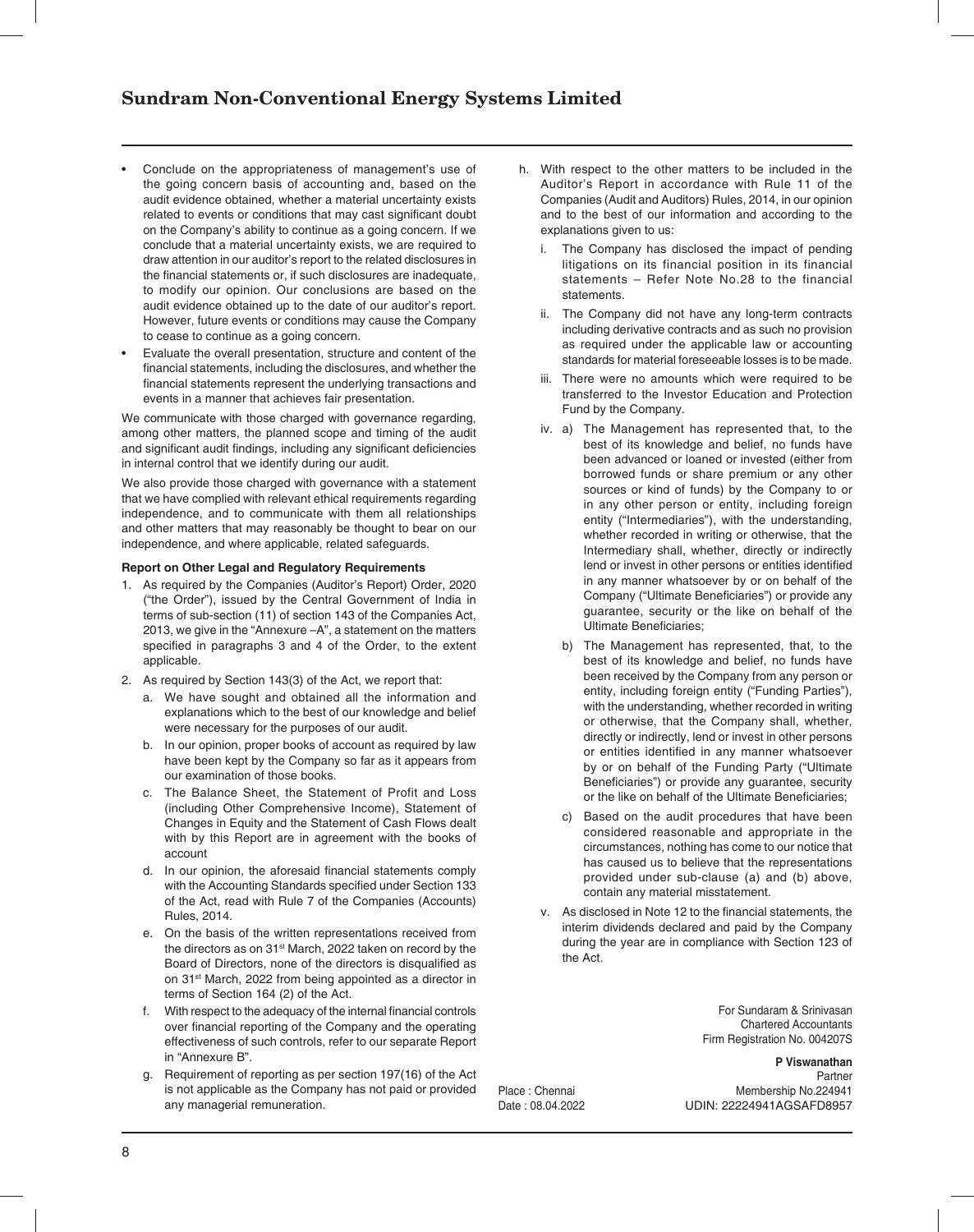#### **ANNEXURE "A" TO INDEPENDENT AUDITOR'S REPORT TO THE MEMBERS OF SUNDRAM NON-CONVENTIONAL ENERGY SYSTEMS**  LIMITED, CHENNAI FOR THE YEAR ENDED 31<sup>ST</sup> MARCH 2022

Annexure A referred to in our report under "Report on Other Legal and Regulatory requirements Para 1" of even date on the accounts for the year ended 31<sup>st</sup> March 2022.

- i. (a) (A) The company has maintained proper records showing full particulars, including quantitative details and situation of Property, Plant and Equipment;
	- (B) The company has no intangible assets.
	- (b) Property, Plant and Equipment are verified physically by the management in accordance with a regular programme at reasonable intervals. In our opinion the interval is reasonable having regard to the size of the Company and the nature of its assets. No material discrepancies were noticed on such verification.
	- (c) Based on our verification of the registered sale deed provided to us, we report that, the title deeds of all immovable properties of the Company (included under property, plant and equipment) are held in the name of the company as at the balance sheet date.
	- (d) The company has not revalued any of its Property, Plant and Equipment during the year.
	- (e) No proceedings have been initiated during the year or are pending against the company as at March 31, 2022 for holding any benami property under the Benami Transactions (Prohibition) Act, 1988 (45 of 1988) and rules made thereunder.
- ii. (a) The Company does not have any inventory and hence reporting under clause 3(ii)(a) of the Order is not applicable.
	- (b) The company has not been sanctioned working capital limits in excess of five crore rupees, in aggregate, at any point of time during the year, from banks or financial institutions on the basis of security of current assets and hence reporting under clause 3(ii)(b) of the Order is not applicable.
- iii. According to the information and explanations furnished to us, the company has not made any investments, provided any guarantee or security or granted any loans or advances in the nature of loans, secured or unsecured, to companies, firms or other parties. Accordingly, the provisions of clause 3  $[(iii)(a),(b),(c),(d),(e)$  &  $(f)]$  of the order are not applicable to the company.
- iv. According to the information and explanations furnished to us, the company has not granted any loan, made any investments and provided any guarantee and security. Hence, reporting on whether there is compliance with the provisions of section 185 and 186 of the Companies Act, 2013 does not arise.
- v. The company has not accepted any deposit within the meaning of sections 73 to 76 of the Companies Act, 2013. Accordingly, the provisions of clause 3(v) of the Order are not applicable.
- vi. According to the information and explanations furnished to us, the requirement for maintenance of cost records pursuant to the Companies (Cost Records and Audit) Rules, 2014 specified by the Central Government of India under Section 148 of the Companies Act, 2013 are not applicable to the Company for the year under audit.

vii. (a) According to the records provided to us, the company is regular in depositing undisputed statutory dues including Goods and Services Tax (GST), Provident Fund, Income Tax, Cess and other statutory dues with the appropriate authorities. Depositing sums under Employees' State Insurance and Duty of Customs are not applicable during the year.

> According to the information and explanations furnished to us, no undisputed amounts payable in respect of Goods and Services Tax (GST), Provident Fund, Income-Tax and Cess were in arrears, as at 31<sup>st</sup> March 2022 for a period of more than six months from the date they became payable.

 (b) According to information and explanations furnished to us, the following are the details of the disputed dues that were not deposited with the concerned authorities:

| Name of<br>the statute  | Nature of<br>dues            | Amount<br>(₹ In<br>thousands) | Forum where the<br>dispute is pending                      |
|-------------------------|------------------------------|-------------------------------|------------------------------------------------------------|
| Act, 1961               | Income Tax   Income Tax      | 15.41                         | In reassessment<br>proceeding before<br>assessing officer  |
| Income Tax<br>Act, 1961 | Interest                     | 4.138.65                      | In reassessment<br>proceeding before<br>assessing officer. |
| Income Tax<br>Act, 1961 | Tax<br>Deducted<br>at Source | 644.42                        | In reassessment<br>proceeding before<br>assessing officer. |

- viii. According to the information and explanations furnished to us, there were no transactions relating to previously unrecorded income that have been surrendered or disclosed as income during the year in the tax assessments under the Income Tax Act, 1961 (43 of 1961).
- ix. (a) The company has not availed term loan or other borrowings from banks or financial institutions or other parties. Accordingly, the provisions of clause 3 [ix (a)] of the Order are not applicable.
	- (b) The company has not been declared wilful defaulter by any bank or financial institution or government or any government authority.
	- (c) The company has not availed any term loan from banks or financial institutions during the year and there is no outstanding term loan at the beginning of the year and hence, reporting under clause 3(ix)(c) of the Order is not applicable.
	- (d) On an overall examination of the financial statements, the company has not raised any funds on a short-term basis. Hence, the reporting on whether funds raised on a short-term basis have been utilised for long term purposes does not arise.
	- (e) The company does not have subsidiaries, joint ventures or associate companies. Hence, the provisions of clause 3 [ix (e)] of the Order are not applicable.
	- (f) The Company has not raised any loans during the year and hence reporting on clause 3(ix)(f) of the Order is not applicable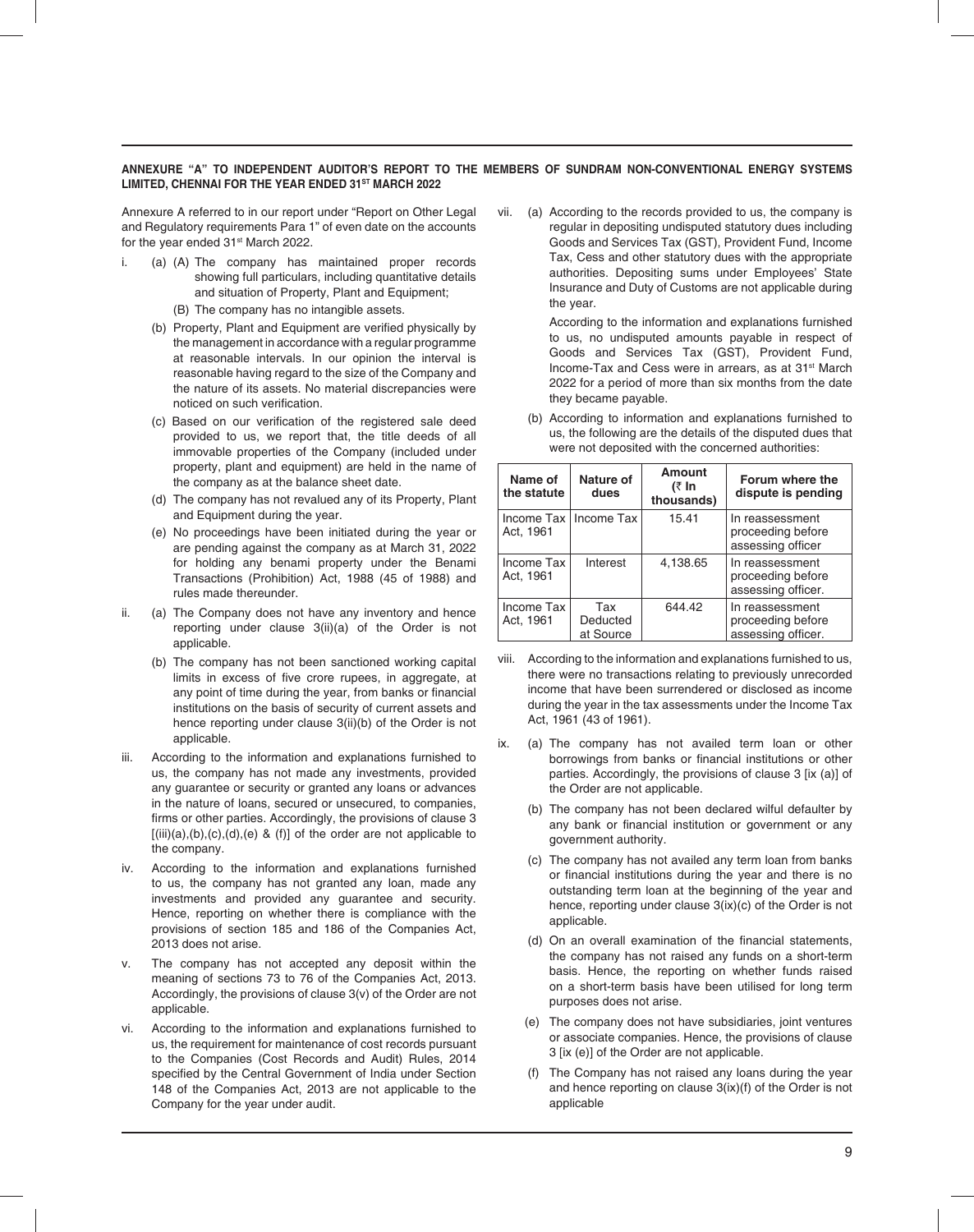- x. (a) The company has not raised any money by the way of initial public offer or further public offers including debt instruments during the year. Hence, reporting on utilization of such money does not arise.
	- (b) According to the information and explanations furnished to us and on an overall examination of the balance sheet, the company has not made any preferential allotment or private placement of shares or fully or partly convertible debentures during the year under review and hence, reporting requirements under clause 3 [x(b)] of the order are not applicable to the Company.
- xi. (a) Based on the audit procedures adopted and information and explanations furnished to us by the management, no fraud on or by the company has been noticed or reported during the year.
	- (b) In view of what is stated in point no. xi (a) above, no report under sub-section 12 of section 143 of Companies Act, 2013 has been filed in Form ADT-4 during the year.
	- (c) The provisions of section 177 (9) of the Companies Act, 2013 relating to establishment of a vigil mechanism are not applicable. Hence, reporting requirements under clause 3 [xi(c)] of the order are not applicable to the Company.
- xii. The company is not a Nidhi company. Hence, the provisions of clause 3 [xii (a),(b) and (c)] of the Order are not applicable to the company.
- xiii. The provisions of section 177 of the Companies Act, 2013 relating to the constitution of Audit Committee are not applicable. In our opinion and according to the information and explanations furnished to us, all transactions with the related parties are in compliance with section 188 of Companies Act, 2013.

 The details of transactions during the year have been disclosed in the Financial Statements as required by the applicable accounting standards. Refer Note no.33 to financial statements.

- xiv. The provisions of section 138 of the Companies Act, 2013 relating to the Internal Audit are not applicable. Hence, the provisions of clause 3[xiv(a) & b] of the Order are not applicable to the company.
- xv. According to the information and explanations furnished to us, the company has not entered into any non-cash transactions with directors or persons connected with him as referred to in section 192 of the Companies Act, 2013.
- xvi. (a) The company is not required to be registered under section 45-IA of the Reserve Bank of India Act, 1934 (2 of 1934). Hence, the provisions of clause 3[xvi(a),(b) & (c) are not applicable to the company.
	- (b) In our opinion, there is no core investment company within the Group (as defined in the Core Investment Companies (Reserve Bank) Directions, 2016) and accordingly reporting under clause 3(xvi)(d) of the Order is not applicable.
- xvii. The company has not incurred any cash losses during the financial year covered by our audit and in the immediately preceding financial year.
- xviii. During the year, there is no resignation of statutory auditors.
- xix. On the basis of the financial ratios, ageing and expected dates of realisation of financial assets and payment of financial liabilities, other information accompanying the financial statements and our knowledge of the Board of Directors and Management plans, nothing has come to our attention, which causes us to believe that any material uncertainty exists as on the date of the audit report indicating that Company is not capable of meeting its liabilities existing at the date of balance sheet as and when they fall due within a period of one year from the balance sheet date.
- xx. The provisions of section 135 of the Companies Act, 2013 relating to the Corporate Social Responsibility (CSR) are not applicable. Hence, the reporting clause 3[xx(a) & b] of the Order are not applicable.
- xxi. The company does not have subsidiaries, joint ventures or associate companies. Accordingly, the preparation of consolidated financial statements and reporting under the clause 3 (xxi) of the Order are not applicable.

For Sundaram & Srinivasan Chartered Accountants Firm Registration No. 004207S

#### **P Viswanathan**

**Partner** Partner and the contract of the contract of the contract of the contract of the contract of the contract of the contract of the contract of the contract of the contract of the contract of the contract of the cont Place : Chennai Membership No.224941 Date : 08.04.2022 UDIN: 22224941AGSAFD8957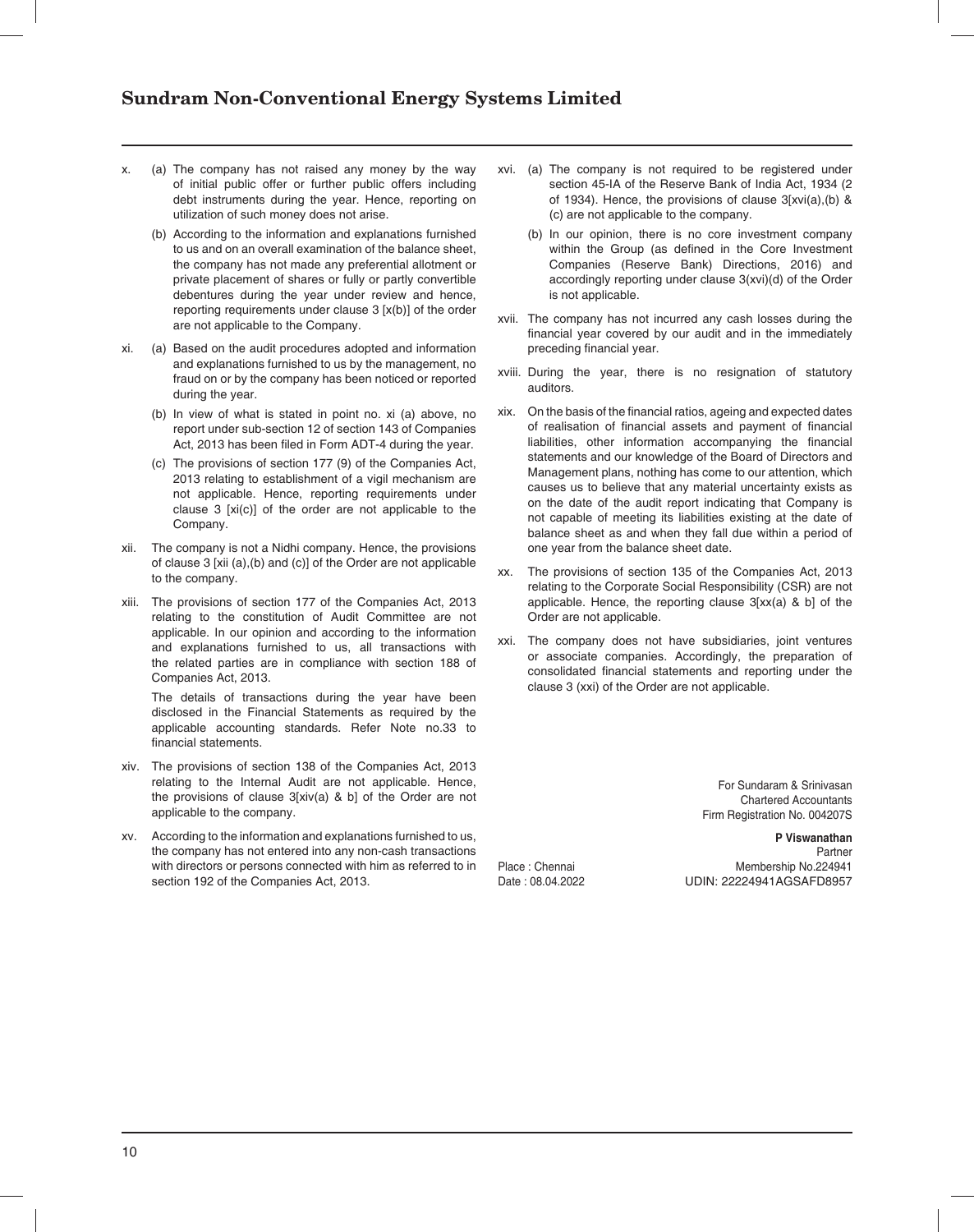#### **ANNEXURE "B" TO INDEPENDENT AUDITOR'S REPORT TO THE MEMBERS OF SUNDRAM NON-CONVENTIONAL ENERGY SYSTEMS**  LIMITED, CHENNAI FOR THE YEAR ENDED 31<sup>ST</sup> MARCH 2022

#### **Report on the Internal Financial Controls under Clause (i) of Sub-section 3 of Section 143 of the Companies Act, 2013 ("the Act")**

We have audited the internal financial controls with reference to financial statements of Sundram Non-Conventional Energy Systems Limited, Chennai ("the Company") as of March 31, 2022 in conjunction with our audit of the financial statements of the Company for the year ended on that date.

#### **Management's Responsibility for Internal Financial Controls**

The Company's management is responsible for establishing and maintaining internal financial controls based on the Guidance Note on Audit of Internal Financial Controls over Financial Reporting issued by the Institute of Chartered Accountants of India (hereinafter "ICAI"). These responsibilities include the design, implementation and maintenance of adequate internal financial controls that were operating effectively for ensuring the orderly and efficient conduct of its business, including adherence to company's policies, the safeguarding of its assets, the prevention and detection of frauds and errors, the accuracy and completeness of the accounting records, and the timely preparation of reliable financial information, as required under the Companies Act, 2013.

#### **Auditors' Responsibility**

Our responsibility is to express an opinion on the Company's internal financial controls over financial reporting with reference to financial statements based on our audit. We conducted our audit in accordance with the Guidance Note on Audit of Internal Financial Controls Over Financial Reporting (the "Guidance Note") and the Standards on Auditing, issued by ICAI and deemed to be prescribed under section 143(10) of the Companies Act, 2013, to the extent applicable to an audit of internal financial controls, both applicable to an audit of Internal Financial Controls and, both issued by the ICAI. Those Standards and the Guidance Note require that we comply with ethical requirements and plan and perform the audit to obtain reasonable assurance about whether adequate internal financial controls with reference to financial statements was established and maintained and if such controls operated effectively in all material respects.

Our audit involves performing procedures to obtain audit evidence about the adequacy of the internal financial controls with reference to financial statements and their operating effectiveness. Our audit of internal financial controls with reference to financial statements included obtaining an understanding of internal financial controls with reference to financial statements, assessing the risk that a material weakness exists, and testing and evaluating the design and operating effectiveness of internal control based on the assessed risk. The procedures selected depend on the auditor's judgement, including the assessment of the risks of material misstatement of the financial statements, whether due to fraud or error.

We believe that the audit evidence we have obtained is sufficient and appropriate to provide a basis for our audit opinion on the Company's internal financial controls with reference to financial statements.

#### **Meaning of Internal Financial Controls Over Financial Reporting**

A Company's internal financial control over financial reporting is a process designed to provide reasonable assurance regarding the reliability of financial reporting and the preparation of financial statements for external purposes in accordance with generally accepted accounting principles. A Company's internal financial control over financial reporting includes those policies and procedures that;

- I. pertain to the maintenance of records that, in reasonable detail, accurately and fairly reflect the transactions and dispositions of the assets of the Company;
- II. provide reasonable assurance that transactions are recorded as necessary to permit preparation of financial statements in accordance with generally accepted accounting principles, and that receipts and expenditures of the Company are being made only in accordance with authorisations of management and directors of the Company; and
- III. provide reasonable assurance regarding prevention or timely detection of unauthorised acquisition, use, or disposition of the company's assets that could have a material effect on the financial statements.

#### **Inherent Limitations of Internal Financial Controls Over Financial Reporting**

Because of the inherent limitations of internal financial controls over financial reporting, including the possibility of collusion or improper management override of controls, material misstatements due to error or fraud may occur and not be detected. Also, projections of any evaluation of the internal financial controls over financial reporting to future periods are subject to the risk that the internal financial control over financial reporting may become inadequate because of changes in conditions, or that the degree of compliance with the policies or procedures may deteriorate.

#### **Opinion**

In our opinion, the Company has, in all material respects, an adequate internal financial controls system with reference to financial statements and such internal financial controls with reference to financial statements were operating effectively as at March 31, 2022, based on;

- i. existing policies and procedures adopted by the Company for ensuring orderly and efficient conduct of business.
- ii. continuous adherence to Company's policies.
- iii. existing procedures in relation to safeguarding of Company's fixed assets, receivables, loans and advances made and bank balances.
- iv. existing system to prevent and detect fraud and errors.
- v. accuracy and completeness of Company's accounting records; and
- vi. existing capacity to prepare timely and reliable financial information.

For Sundaram & Srinivasan Chartered Accountants Firm Registration No. 004207S

**P Viswanathan Partner** Partner *Partner* Partner Place : Chennai Membership No.224941 Date : 08.04.2022 UDIN: 22224941AGSAFD8957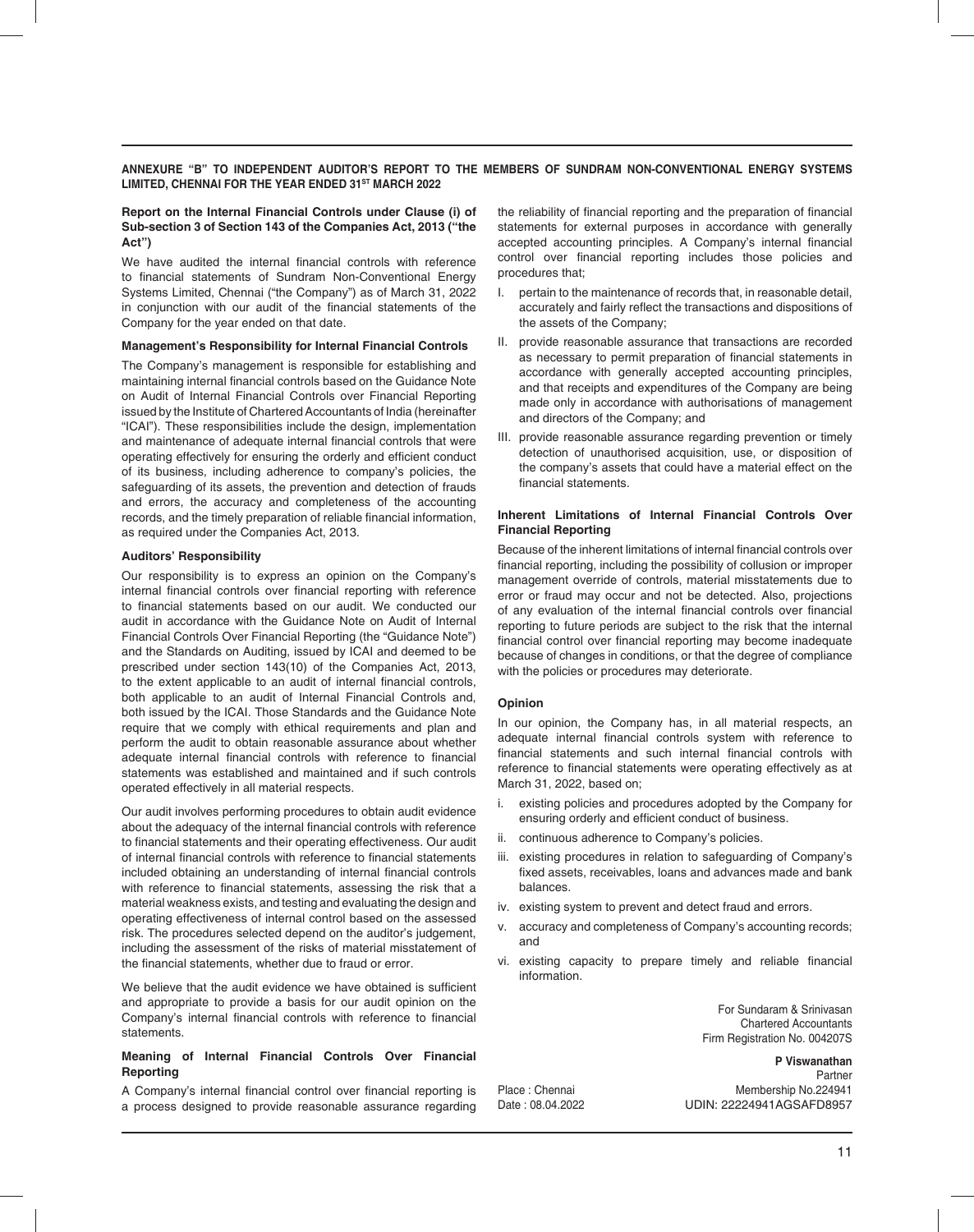#### **Balance Sheet as at 31st March 2022**

|  | Statement of Profit and Loss for the year ended 31st March 2022 |
|--|-----------------------------------------------------------------|
|--|-----------------------------------------------------------------|

|            |                                                         |                    |                             | (₹ in Thousands)            |
|------------|---------------------------------------------------------|--------------------|-----------------------------|-----------------------------|
| SI.<br>No. | <b>Particulars</b>                                      | <b>Note</b><br>No. | As at<br>31st March<br>2022 | As at<br>31st March<br>2021 |
|            | <b>I ASSETS</b>                                         |                    |                             |                             |
|            | (1) Non-current assets                                  |                    |                             |                             |
|            | (a) Property, plant and equipment                       | 5                  | 23,039.92                   | 23,011.53                   |
|            | (b) Financial assets                                    |                    |                             |                             |
|            | - Others                                                | 6                  | 35.07                       | 33.73                       |
|            | (c) Tax assets (net)                                    | 7                  | 4,267.89                    | 3,877.74                    |
|            |                                                         |                    | 27,342.88                   | 26,923.00                   |
|            | (2) Current assets                                      |                    |                             |                             |
|            | (a) Financial assets                                    |                    |                             |                             |
|            | - Trade receivables                                     | 9                  | 1,725.61                    | 753.00                      |
|            | - Cash and cash equivalents                             | 10 A               | 67.19                       | 5,108.82                    |
|            | - Bank balance other than<br>mentioned in cash and cash | 10 B               | 12,672.46                   | 8,250.66                    |
|            | equivalents                                             |                    |                             |                             |
|            | - Others                                                | 6                  | 212.85                      | 231.72                      |
|            | (b) Other current assets                                | 8                  | 32.38                       | 45.81                       |
|            |                                                         |                    | 14,710.49                   | 14,390.01                   |
|            | <b>Total Assets</b>                                     |                    | 42,053.37                   | 41,313.01                   |
|            |                                                         |                    |                             |                             |
|            | <b>II EQUITY AND LIABILITIES</b><br>(1) Equity          |                    |                             |                             |
|            | (a) Equity Share capital                                | 11 A               | 4,999.93                    | 4,999.93                    |
|            | (b) Other equity                                        | 11 B               | 36,297.33                   | 31,311.19                   |
|            |                                                         |                    |                             |                             |
|            | <b>Total equity</b>                                     |                    | 41,297.26                   | 36,311.12                   |
|            | (2) Liabilities                                         |                    |                             |                             |
|            | (a) Non-current liabilities                             |                    |                             |                             |
|            | (i) Deferred tax liability                              | 13                 | 168.36                      | 169.71                      |
|            |                                                         |                    | 168.36                      | 169.71                      |
|            | (b) Current liabilities                                 |                    |                             |                             |
|            | (i) Financial liabilities                               |                    |                             |                             |
|            | - Other financial liabilities                           | 14                 | 70.07                       | 186.09                      |
|            | (ii) Other current liabilities                          | 15                 | 517.68                      | 4,536.89                    |
|            | (iii) Current tax liabilities (net)                     | 16                 |                             | 109.20                      |
|            |                                                         |                    | 587.75                      | 4,832.18                    |
|            | <b>Total equity and liabilities</b>                     |                    | 42,053.37                   | 41,313.01                   |

# **Notes 1 to 34 form an integral part of these financial statements**

This is the balance sheet referred to in our report of even date

| For Sundaram & Srinivasan    | For and on behalf of the Board of Directors of  |                     |  |
|------------------------------|-------------------------------------------------|---------------------|--|
| <b>Chartered Accountants</b> | Sundram Non-Conventional Energy Systems Limited |                     |  |
| Firm Regn. No. 004207S       | [CIN: U40108TN1994PLC029132]                    |                     |  |
| P Viswanathan                | Usha Krishna                                    | S Meenakshisundaram |  |
| Partner                      | Chairperson                                     | Director            |  |
| Membership No. 224941        | (DIN: 00270815)                                 | (DIN: 00513901)     |  |

|            |                                                                                                                                                                                |                    |                                  | (₹ in Thousands)                 |
|------------|--------------------------------------------------------------------------------------------------------------------------------------------------------------------------------|--------------------|----------------------------------|----------------------------------|
| SI.<br>No. | <b>Particulars</b>                                                                                                                                                             | <b>Note</b><br>No. | Year ended<br>31st March<br>2022 | Year ended<br>31st March<br>2021 |
| ı.         | Revenue from operations                                                                                                                                                        | 17                 | 26,143.73                        | 26,079.62                        |
| Ш          | Other income                                                                                                                                                                   | 18                 | 1,728.57                         | 1,387.39                         |
| Ш          | Total Income (I+II)                                                                                                                                                            |                    | 27,872.30                        | 27,467.01                        |
| IV         | <b>Expenses</b>                                                                                                                                                                |                    |                                  |                                  |
|            | Employee benefits expense                                                                                                                                                      | 19                 | 761.29                           | 1,246.29                         |
|            | Finance costs                                                                                                                                                                  | 20                 | 2.01                             | 13.93                            |
|            | Depreciation and amortization<br>expense                                                                                                                                       | 21                 | 318.13                           | 266.86                           |
|            | Other expenses                                                                                                                                                                 | 22                 | 5,912.23                         | 4,992.06                         |
|            | Total expenses (IV)                                                                                                                                                            |                    | 6,993.66                         | 6,519.14                         |
|            | V Profit before exceptional items<br>and tax (III - IV)                                                                                                                        |                    | 20,878.64                        | 20,947.87                        |
|            | <b>VI</b> Exceptional item                                                                                                                                                     | 31                 | 4,135.94                         |                                  |
|            | VII Profit before tax (V+VI)                                                                                                                                                   |                    | 25,014.58                        | 20,947.87                        |
|            |                                                                                                                                                                                |                    |                                  |                                  |
|            | <b>VIII Tax expense</b><br>a) Current tax                                                                                                                                      | 23                 | 5,030.00                         | 5,100.00                         |
|            | b) Tax relating to earlier period                                                                                                                                              |                    |                                  | 151.46                           |
|            | c) Deferred tax                                                                                                                                                                | 13                 | (1.35)                           | 30.78                            |
|            |                                                                                                                                                                                |                    | 5,028.65                         | 5,282.24                         |
|            | IX Profit for the year (VII - VIII)                                                                                                                                            |                    | 19,985.93                        | 15,665.63                        |
| x          | Other comprehensive income<br>i) Items that will not be reclassified<br>to profit or loss<br>- Income tax relating to items that will<br>not be reclassified to profit or loss |                    |                                  |                                  |
|            | ii) Items that will be reclassified to<br>profit or loss                                                                                                                       |                    |                                  |                                  |
|            | - Income tax relating to items that<br>will be reclassified to profit or loss                                                                                                  |                    |                                  |                                  |
|            | XI Total comprehensive income for                                                                                                                                              |                    | $\overline{a}$                   |                                  |
|            | the year $(IX + X)$                                                                                                                                                            |                    | 19,985.93                        | 15,665.63                        |
|            | (Comprising Profit and Other<br>Comprehensive Income for the year)                                                                                                             |                    |                                  |                                  |
|            | XII Earnings per equity share                                                                                                                                                  | 24                 |                                  |                                  |
|            | Basic (in $\bar{z}$ )                                                                                                                                                          |                    | 39.97                            | 31.33                            |
|            | Diluted (in ₹)                                                                                                                                                                 |                    | 39.97                            | 31.33                            |
|            | XIII Weighted average number of<br>equity shares used in computing<br>earnings per equity share                                                                                |                    |                                  |                                  |
|            | <b>Basic</b>                                                                                                                                                                   |                    | 499,993                          | 499,993                          |
|            | <b>Diluted</b>                                                                                                                                                                 |                    | 499,993                          | 499,993                          |
|            | Notes 1 to 34 form an integral part of these financial statements                                                                                                              |                    |                                  |                                  |
|            | This is the profit and loss referred to in our report of even date                                                                                                             |                    |                                  |                                  |

| For Sundaram & Srinivasan          | For and on behalf of the Board of Directors of  |                     |  |
|------------------------------------|-------------------------------------------------|---------------------|--|
| <b>Chartered Accountants</b>       | Sundram Non-Conventional Energy Systems Limited |                     |  |
| Firm Regn. No. 004207S             | [CIN: U40108TN1994PLC029132]                    |                     |  |
| P Viswanathan                      | Usha Krishna                                    | S Meenakshisundaram |  |
| Partner                            | Chairperson                                     | Director            |  |
| Membership No. 224941              | (DIN: 00270815)                                 | (DIN: 00513901)     |  |
| Place: Chennai<br>Date: 08.04.2022 |                                                 |                     |  |

Place: Chennai Date: 08.04.2022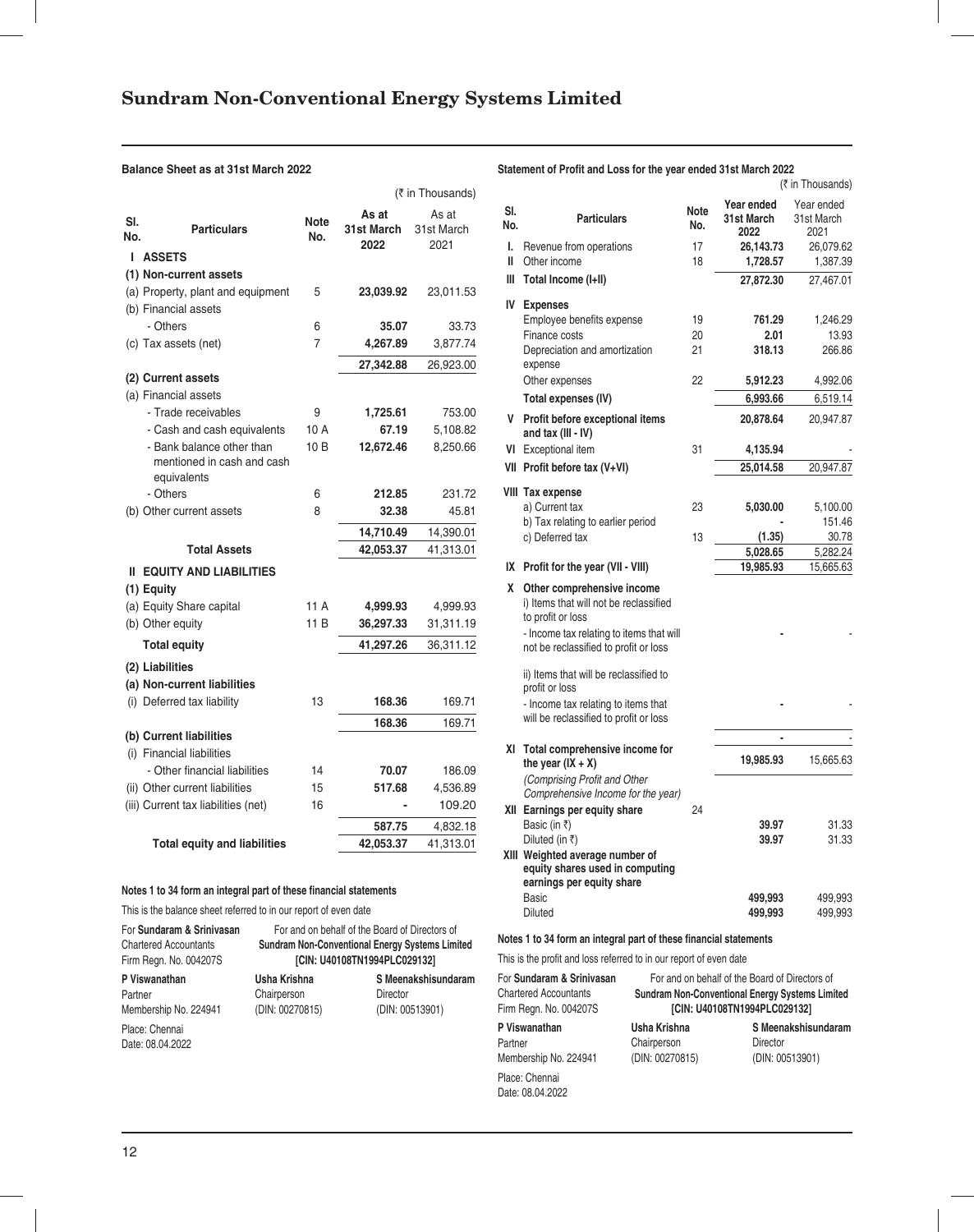| Statements of Changes in Equity for the year ended 31st March 2022 |                  |
|--------------------------------------------------------------------|------------------|
| A. Equity Share Capital                                            | (₹ in Thousands) |

| <b>Particulars</b>                                         | <b>Notes</b> | Amount   |
|------------------------------------------------------------|--------------|----------|
| (1) Current Reporting Period                               | 11A          |          |
| Balance as at the 01st April 2021                          |              | 4,999.93 |
| Changes in equity share capital due to prior period errors |              |          |
| Restated balance as at the 1st April 2021                  |              | 4,999.93 |
| Changes in equity share capital during the year            |              |          |
| Balance as at the 31st March 2022                          |              | 4,999.93 |
| (2) Previous Reporting Period                              | 11A          |          |
| Balance as at the 01st April 2020                          |              | 4,999.93 |
| Changes in equity share capital due to prior period errors |              |          |
| Restated balance as at the 1st April 2020                  |              | 4.999.93 |
| Changes in equity share capital during the year            |              |          |
| Balance as at the 31st March 2021                          |              | 4.999.93 |
|                                                            |              |          |

| <b>B. Other Equity</b> |                             | (₹ in Thousands) |
|------------------------|-----------------------------|------------------|
|                        | <b>Reserves and Surplus</b> |                  |

| <b>Particulars</b>                                    | <b>Notes</b> | General<br>reserve | Retained<br>Earnings -<br>Suplus in<br><b>Statement</b><br>of Profit<br>and Loss | Total       |
|-------------------------------------------------------|--------------|--------------------|----------------------------------------------------------------------------------|-------------|
| (1) Current Reporting Period                          |              |                    |                                                                                  |             |
| Balance as at 1st April 2021                          |              | 13,084.68          | 18,226.51                                                                        | 31,311.19   |
| Changes in accounting policy / prior<br>period errors |              |                    |                                                                                  |             |
| Restated balance as at the<br>1st April 2021          |              | 13,084.68          | 18,226.51                                                                        | 31,311.19   |
| Total Comprehensive Income for<br>the current year    |              |                    | 19,985.93                                                                        | 19,985.93   |
| <b>Dividends</b>                                      | 12           |                    | (14,999.79)                                                                      | (14,999.79) |
| Balance as at 31st March 2022                         |              | 13,084.68          | 23,212.65                                                                        | 36,297.33   |
| (2) Previous Reporting Period                         |              |                    |                                                                                  |             |
| Balance as at 1st April 2020                          |              | 13,084.68          | 17,560.67                                                                        | 30,645.35   |
| Changes in accounting policy / prior<br>period errors |              |                    |                                                                                  |             |
| Restated balance as at the<br>1st April 2020          |              | 13,084.68          | 17,560.67                                                                        | 30,645.35   |
| Total Comprehensive Income for<br>the current year    |              |                    | 15,665.63                                                                        | 15,665.63   |
| <b>Dividends</b>                                      | 12           |                    | (14,999.79)                                                                      | (14,999.79) |
| Balance as at 31st March 2021                         |              | 13,084.68          | 18,226.51                                                                        | 31,311.19   |

#### **Nature and purpose of reserves:**

General Reserve & Surplus in Statement of Profit and Loss:

These are available for distribution to shareholders as dividend and for meeting future obligations.

## **Notes 1 to 34 form an integral part of these financial statements**

This is the statement of changes in equity referred to in our report of even date

| For Sundaram & Srinivasan    | For and on behalf of the Board of Directors of         |                     |  |
|------------------------------|--------------------------------------------------------|---------------------|--|
| <b>Chartered Accountants</b> | <b>Sundram Non-Conventional Energy Systems Limited</b> |                     |  |
| Firm Regn. No. 004207S       | [CIN: U40108TN1994PLC029132]                           |                     |  |
| P Viswanathan                | Usha Krishna                                           | S Meenakshisundaram |  |
| Partner                      | Chairperson                                            | Director            |  |

(DIN: 00513901)

Partner Membership No. 224941

Place: Chennai Date: 08.04.2022 (DIN: 00270815) Statement of Cash flows for the year ended 31st March 2022

| <b>Particulars</b>                                                                  |     | Year ended Year ended<br>Notes 31st March 31st March<br>2022 | (₹ in Thousands)<br>2021    |
|-------------------------------------------------------------------------------------|-----|--------------------------------------------------------------|-----------------------------|
| A. Cash flows from operating activities                                             |     |                                                              |                             |
| Profit before tax                                                                   |     | 25,014.58                                                    | 20,947.87                   |
| Adiustments to reconcile net income to net cash<br>provided by operating activities |     |                                                              |                             |
| Depreciation and amortization                                                       | 21  | 318.13                                                       | 266.86                      |
| Interest paid                                                                       | 20  | 2.01                                                         | 13.93                       |
| Interest Income                                                                     | 18  | (714.34)                                                     | (787.39)                    |
| Reversal of Interest Payable on Income Tax                                          | 31  | (4, 135.94)                                                  |                             |
| Operating profit before working capital changes                                     |     | 20,484.44                                                    | 20,441.27                   |
| <b>Adjustments for Changes in:</b>                                                  |     |                                                              |                             |
| Trade receivables                                                                   |     | (972.61)                                                     | 70.55                       |
| Other Financial assets                                                              |     | 12.97                                                        | (15.99)                     |
| Other Current assets                                                                |     | 13.43                                                        | 5.62                        |
| Loans and Advances                                                                  |     | (90.93)                                                      | 381.21                      |
| Other Current liabilities                                                           |     | 116.73                                                       | 369.90                      |
| Other financial liabilities                                                         |     | (116.02)                                                     | (195.65)                    |
| Cash from / (used) in operating activities                                          |     | (1,036.43)                                                   | 615.64                      |
| Less: Direct taxes paid                                                             |     | (5,438.42)                                                   | (5,052.22)                  |
| Net cash from / (used) in operating activities                                      |     | 14,009.59                                                    | 16,004.69                   |
| B. Cash flow from investing activities                                              |     |                                                              |                             |
| Purchase of Property, plant and equipment                                           | 5   | (346.52)                                                     |                             |
| Interest received                                                                   |     | 718.90                                                       | 897.56                      |
| <b>Fixed Deposit with Banks</b>                                                     |     | (4, 421.80)                                                  | 2,405.47                    |
| Net cash from / (used) in investing activities                                      |     | (4,049.42)                                                   | 3,303.03                    |
| C. Cash flow from financing activities                                              |     |                                                              |                             |
| Interest paid                                                                       |     | (2.01)                                                       | (1.46)                      |
| Dividend paid                                                                       |     |                                                              | $(14,999.79)$ $(14,999.79)$ |
| Net cash from / (used) from financing activities                                    |     |                                                              | $(15,001.80)$ $(15,001.25)$ |
|                                                                                     |     |                                                              |                             |
| D. Net Increase / (decrease) in cash and Cash<br>Equivalents (A+B+C)                |     | (5,041.63)                                                   | 4,306.47                    |
| E. Cash and cash equivalents at the beginning                                       |     | 5,108.82                                                     | 802.35                      |
| F. Cash and cash equivalents at the end (D+E)                                       |     | 67.19                                                        | 5,108.82                    |
| Cash and cash equivalents comprise of:                                              |     |                                                              |                             |
| Balance with bank in current account                                                |     | 67.19                                                        | 5,108.82                    |
| Cash and cash equivalents                                                           | 10A | 67.19                                                        | 5,108.82                    |
|                                                                                     |     |                                                              |                             |

Note: 1. Cash Flow Statement is prepared under Indirect Method.

 2. Disclosure requirments relating to Changes in liabilities arising from non-cash changes are not applicable.

This is the Statement of cash flows referred to in our report of even date

| For Sundaram & Srinivasan          | For and on behalf of the Board of Directors of  |                     |  |
|------------------------------------|-------------------------------------------------|---------------------|--|
| <b>Chartered Accountants</b>       | Sundram Non-Conventional Energy Systems Limited |                     |  |
| Firm Regn. No. 004207S             | [CIN: U40108TN1994PLC029132]                    |                     |  |
| P Viswanathan                      | Usha Krishna                                    | S Meenakshisundaram |  |
| Partner                            | Chairperson                                     | Director            |  |
| Membership No. 224941              | (DIN: 00270815)                                 | (DIN: 00513901)     |  |
| Place: Chennai<br>Date: 08.04.2022 |                                                 |                     |  |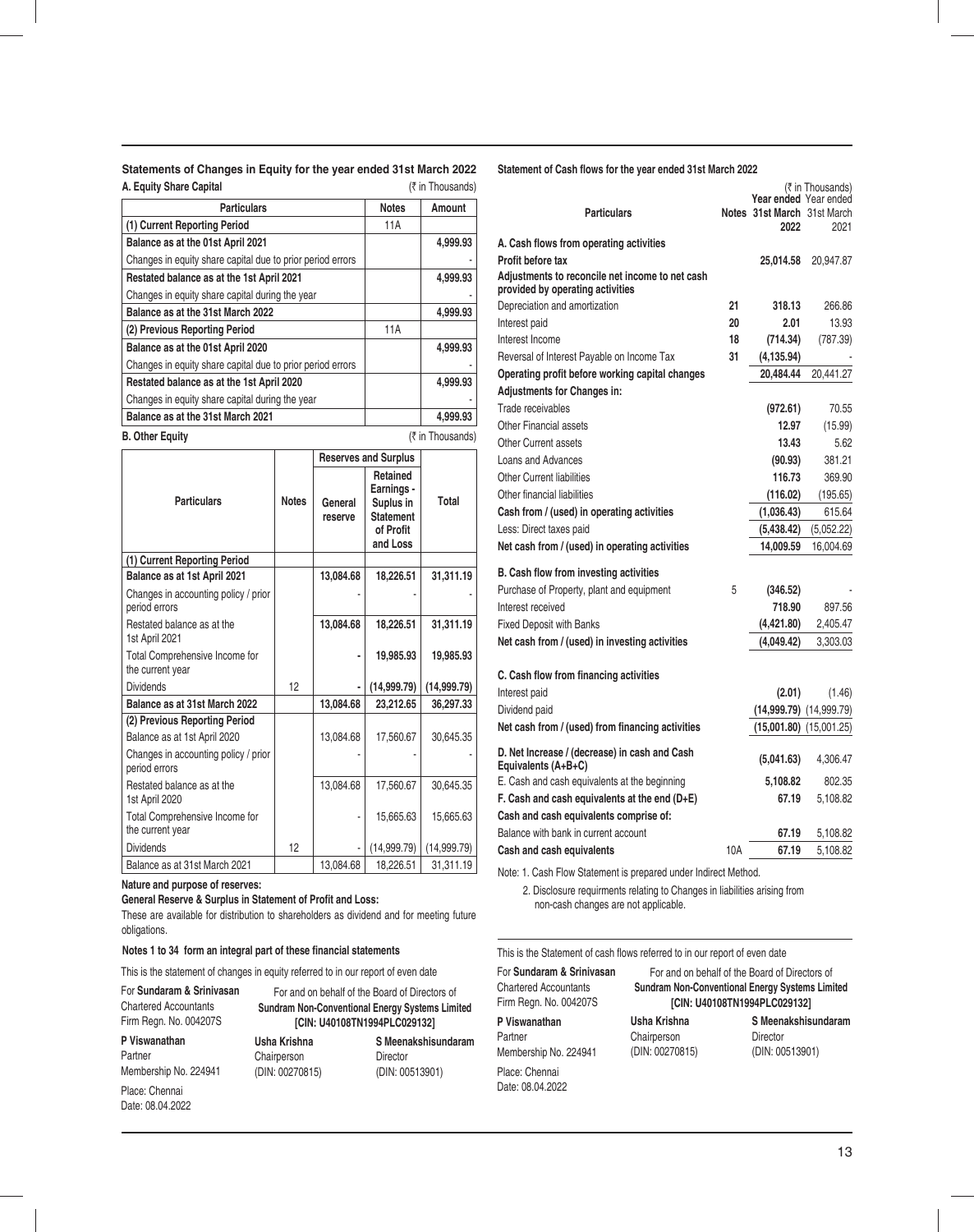**NOTES TO FINANCIAL STATEMENTS FOR THE YEAR ENDED 31ST MARCH, 2022 NOTES TO FINANCIAL STATEMENTS FOR THE YEAR ENDED 31ST MARCH, 2022 (Contd.)**

#### **1 Corporate Information**

 Sundram Non-conventional Energy Systems Limited ("SNES" or ''the Company'') is incorporated in India and is a subsidiary of Sundram Fasteners Limited (SFL), Chennai.

The registered office of the Company is situated at No. 98-A, VII Floor, Dr. Radhakrishnan Salai, Mylapore, Chennai 600 004.

 The Company is engaged in the business of generation of power through windmills and sale thereof.

#### **2 Basis of Preparation**

The financial statements of the Company have been prepared on mercantile basis as a going concern in accordance with Indian Accounting Standards (Ind AS) as prescribed by Ministry of Corporate Affairs under Companies (Indian Accounting Standards) Rules, 2015, provisions of the Companies Act 2013, to the extent notified, and pronouncements of the Institute of Chartered Accountants of India.

The financial statements for the year ended 31 March 2022 (including comparatives) are duly adopted by the Board today for consideration and approval by the shareholders.

The financial statements are presented in functional currency i.e Indian Rupees (INR) and all values are rounded to the nearest thousands, except where otherwise indicated.

 Information under Ind AS is furnished wherever applicable and only when such information will influence the economic decisions of the users of the financial statements.

 Carrying value of Plant Property and Equipment under the Previous GAAP has been considered as the deemed cost for the purpose of transition to Ind AS (Note No. 5).

#### Applicability of Amendments to existing standards issued but not effective:

The Ministry of Corporate Affairs ("MCA") notified amendments to the existing standards - Ind AS - 101, 103, 109, 16, 37 and 41 under Companies (Indian Accounting Standards) Rules, 2022 on March 23, 2022. These amendments are effective for the financial year beginning from April 1, 2022. The Company has evaluated these amendments and there are no impacts on its financial statements.

 Applicability of New Indian Accounting Standard issued but not effective - Nil.

## **3 Summary of accounting policies**

#### **3.1 Overall considerations**

The financial statements have been prepared applying the significant accounting policies and measurement basis summarized below:

#### **3.2 Revenue**

#### **(i) Sale of power**

 Revenue from sale of power is recognised over the point of time in accordance with the terms of contracts with customers. Income from sale of power is recognised on the basis of bills raised.

There is no significant accounting judgements, estimates and assumptions relating to revenue from contracts with customers.

#### **(ii) Interest income**

 Interest income is recognized using the time proportion method based on the rates implicit in the transaction.

#### **3.3 Property, plant and equipment**

# **(i) Land**

 Land held for use in production and administration is stated at cost. As no finite useful life for land can be determined, related carrying amounts are not depreciated.

#### **(ii) Buildings and other equipment**

Buildings and other equipment (comprising plant, fittings and furniture, vehicles etc.) are initially recognized at acquisition cost, including any costs directly attributable to bringing the assets to the location and condition necessary for them to be of use for company's business purposes. Buildings and other equipment are subsequently measured at cost less accumulated depreciation and any impairment losses if any.

 Depreciation is recognized on a straight-line basis, over the useful life of the buildings and other equipments as prescribed under Schedule II of the Companies Act, 2013, except for assets costing less than  $\bar{z}$  5,000 /- for which full depreciaton provided in the year of acquisition.

| Description              | Range of Useful lives in years |
|--------------------------|--------------------------------|
| <b>Buildings</b>         | $3 - 60$                       |
| Plant & Equipment        | $10 - 30$                      |
| Furniture & Fittings     | 8 - 10                         |
| <b>Office Equipments</b> | $3 - 6$                        |
| Vehicles                 | $8 - 10$                       |

 Material residual value estimates and estimates of useful life are assessed as required.

#### **(iii) Component Accounting:**

 The components of assets are capitalized only if the life of the components vary significantly and whose cost is significant in relation to the cost of respective asset, the life of components in assets are determined based on technical assessment and past history of replacement of such components in the assets.

#### **3.4 Leases**

#### **Assets taken on lease**

 The Company has taken windmills under operating lease. This operating lease is not covered under Ind AS -116-Leases. Hence, Lease rent paid is charged to statement of profit and loss. Associated costs, such as maintenance and insurance, are expensed as incurred.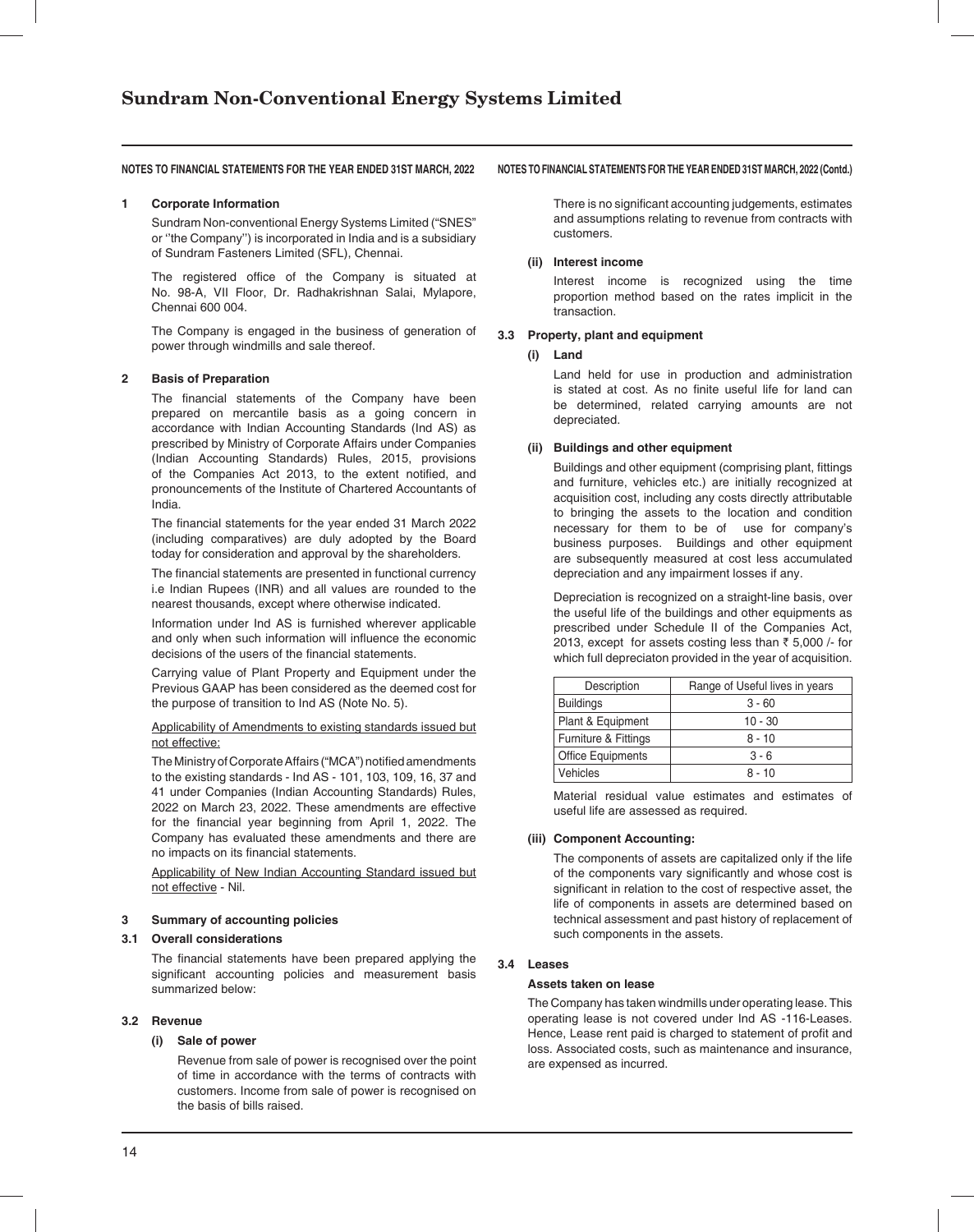#### **NOTES TO FINANCIAL STATEMENTS FOR THE YEAR ENDED 31ST MARCH, 2022 (Contd.) NOTES TO FINANCIAL STATEMENTS FOR THE YEAR ENDED 31ST MARCH, 2022 (Contd.)**

#### **3.5 Financial instruments**

#### **Recognition, initial measurement and derecognition**

Financial assets (other than trade receivables) and financial liabilities are recognized when the Company becomes a party to the contractual rights/obligations of the financial instrument and are measured initially at fair value adjusted for transaction costs, except for those carried at fair value through profit or loss which are measured initially at fair value. Trade receivables are recognised at their transaction value as the same do not contain significant financing component.

#### **Classification and subsequent measurement of financial assets:**

For the purpose of subsequent measurement financial assets are classified and measured based on the entity's business model for managing the financial asset and the contractual cash flow characteristics of the financial asset at:

- Amortised cost
- Fair Value Through Other Comprehensive Income (FVTOCI) or
- Fair Value Through Profit or Loss (FVTPL)

All financial assets are reviewed for impairment at least at each reporting date to identify whether there is any objective evidence that a financial asset or a Company of financial assets is impaired.

#### **3.6 Trade receivables**

 The impairment loss on receivables is recognised on Expected credit loss. During the year no provision was warranted.

#### **3.7 Income taxes**

Tax expense is recognized in the statement of profit and loss comprises the sum of deferred tax and current tax not recognized in other comprehensive income or directly in equity.

 Calculation of current tax is based on tax rates in accordance with tax laws that have been enacted or substantively enacted by the end of the reporting period. Deferred income taxes are calculated using the liability method on temporary differences between tax bases of assets and liabilities and their carrying amounts for financial reporting purposes at reporting date.

#### **3.8 Cash and cash equivalents**

 Cash and cash equivalents comprise cash on hand and demand deposits, together with other short-term, highly liquid investments maturing within 3 months from the date of acquisition and that are readily convertible into known amounts of cash and which are subject to only an insignificant risk of changes in value.

#### **3.9 Equity, reserves and dividend payments**

 Share capital represents the nominal (par) value of shares that have been issued and fully paid up.

 General reserve represents the accumulated surplus transferred from the Statement of Profit and Loss

 Retained earnings includes all current and previous period retained profits.

 Interim dividend payable is recognised on approval by Board of Directors. Dividend payable is deducted directly from equity component.

#### 3.10 Post-employment benefits and short-term employee **benefi ts**

### **Defined Contribution Plan**

#### **(A) Provident Fund**

Contribution to Provident Fund is in the nature of defined contribution plan and are made to Employees' Provident Fund Organization (EPFO) through management consultant and charged to statement of profit and loss.

#### **(B) Gratuity**

 The Provisions of the Payment of Gratuity Act, 1972 are not applicable to the Company.

#### **(C) Bonus**

 The Provisions of the Payment of Bonus Act, 1965 are not applicable to the Company.

#### **(C) Leave Salary**

 As per terms of employment contracts, no leave encashment is available to employees.

#### **3.11 Provisions, contingent assets and contingent liabilities:**

 Provisions are made at the estimated expenditure required to settle the present obligation, based on the most reliable evidence available at the reporting date, including the risks and uncertainties associated with the present obligation. Where there are a number of similar obligations, the likelihood that an outflow will be required in settlement is determined by considering the class of obligations as a whole. Provisions are discounted to their present values, where the time value of money is material.

 Any reimbursement that the Company is virtually certain to collect from a third party with respect to the obligation is recognized as a contingent asset or regular asset. However, this asset may not exceed the amount of the related provision.

No liability is recognized if an outflow of economic resources as a result of present obligations is not likely. Such situations are disclosed as contingent liabilities if the outflow of resources is remote.

 The Company does not recognise contingent assets. If it is virtually certain then they will be recognised as asset, however these are assessed continually to ensure that the developments are appropriately disclosed.

#### **3.12 Earnings per share**

 Basic earnings per share is calculated by dividing the net profit or loss for the period attributable to equity shareholders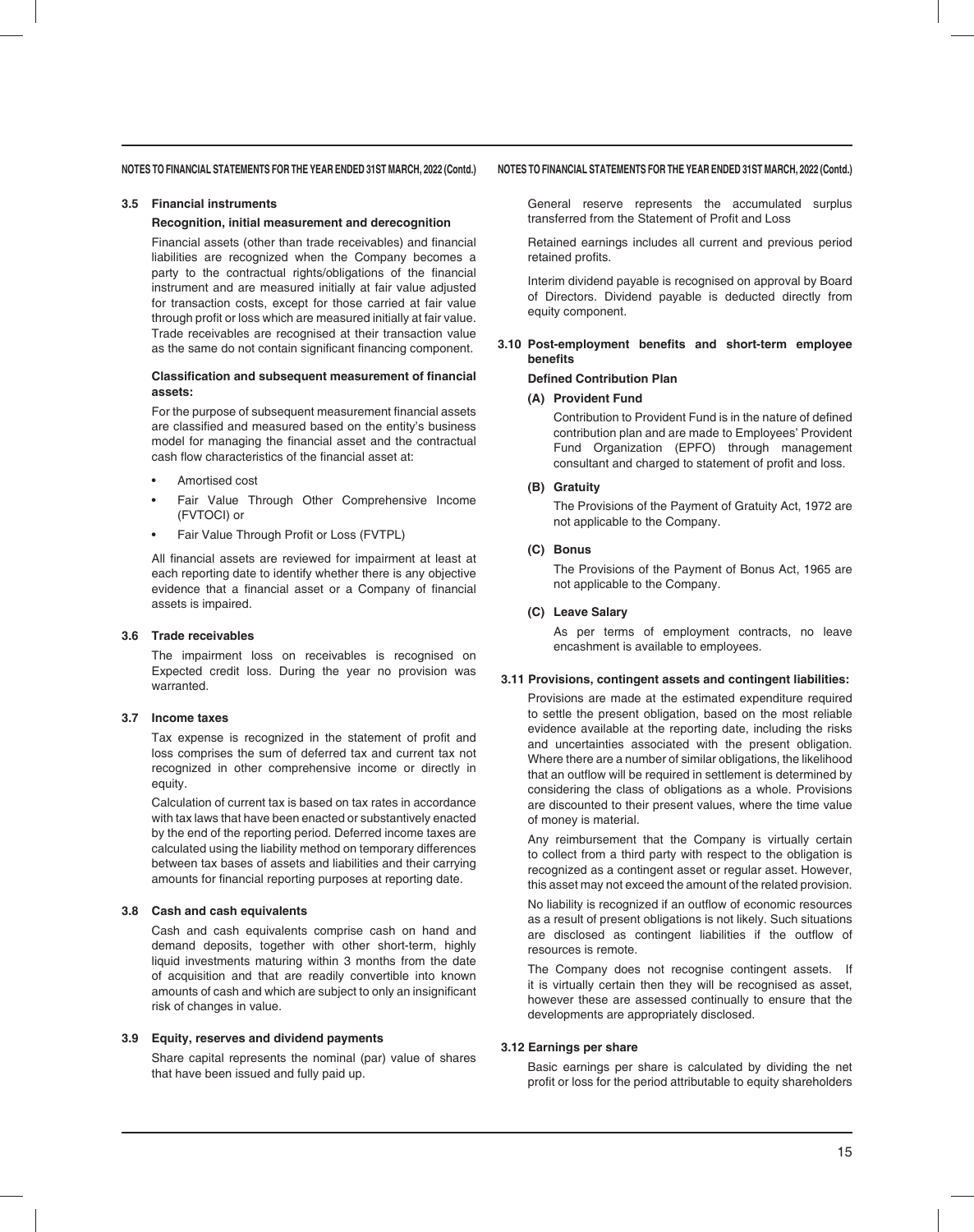by the weighted average number of equity shares outstanding during the period. The weighted average number of equity shares outstanding during the period is adjusted for events including a bonus issue, bonus element in a rights issue to existing shareholders, share split and reverse share split (consolidation of shares). For the purpose of calculating diluted earnings per share, the net profit or loss for the period attributable to equity shareholders and the weighted average number of shares outstanding during the period are considered for the effects of all dilutive potential equity shares.

#### **3.13 Cash flow statement**

Cash flows are reported using the indirect method, whereby profit before tax is appropriately classified for the effects of transactions of non-cash nature and any deferrals or accruals of past or future receipts or payments. In the cash flow statement, cash and cash equivalents includes cash in hand, cheques on hand, balances with banks in current accounts and other short- term highly liquid investments with maturities of 3 months or less, as applicable.

#### **3.14 Segment reporting**

 The Company is engaged in the business of sale of power through windmills, thus there is only one segment in which the Company is engaged.

#### **3.15 Borrowing costs**

 There is no capitalisation of borrowing cost since there are no qualifying assets.

4. Significant management judgment in applying **accounting policies and estimation of uncertainty**

While preparing the financial statements, management has made a number of judgments, estimates and assumptions about the recognition and measurement of assets, liabilities, income and expenses.

#### **NOTES TO FINANCIAL STATEMENTS FOR THE YEAR ENDED 31ST MARCH, 2022 (Contd.) NOTES TO FINANCIAL STATEMENTS FOR THE YEAR ENDED 31ST MARCH, 2022 (Contd.)**

#### **Significant management judgment**

The following are significant management judgments in applying the accounting policies of the Company that have the most significant effect on the financial statements.

#### **(i) Estimation of uncertainty**

 Information about estimates and assumptions that have the most significant effect on recognition and measurement of assets, liabilities, income and expenses is provided below. Actual results may be substantially different.

#### (ii) Impairment of non-financial assets

 In assessing impairment, management has estimated economic use of the assets, the recoverable amount of each asset or cash- generating units based on expected future cash flows and uses an interest rate to discount them. Estimation uncertainty relates to assumptions about economically future operating cash flows and the determination of a suitable discount rate.

#### **(iii) Useful lives of depreciable assets**

 Management reviews its estimate of the useful lives of depreciable assets at each reporting date, based on the expected utility of the assets. Variations in these estimates relate to technological obsolescence that may change the utility of assets.

#### (iv) Current and non-current classification

All assets and liabilities have been classified as current or non-current as per the Company's normal operating cycle and other criteria set out in the Schedule III to the Companies Act, 2013. Based on the nature of business and their realization in cash and cash equivalents, the Company has ascertained its operating cycle as 12 months for the purpose of current or non-current classification of assets and liabilities.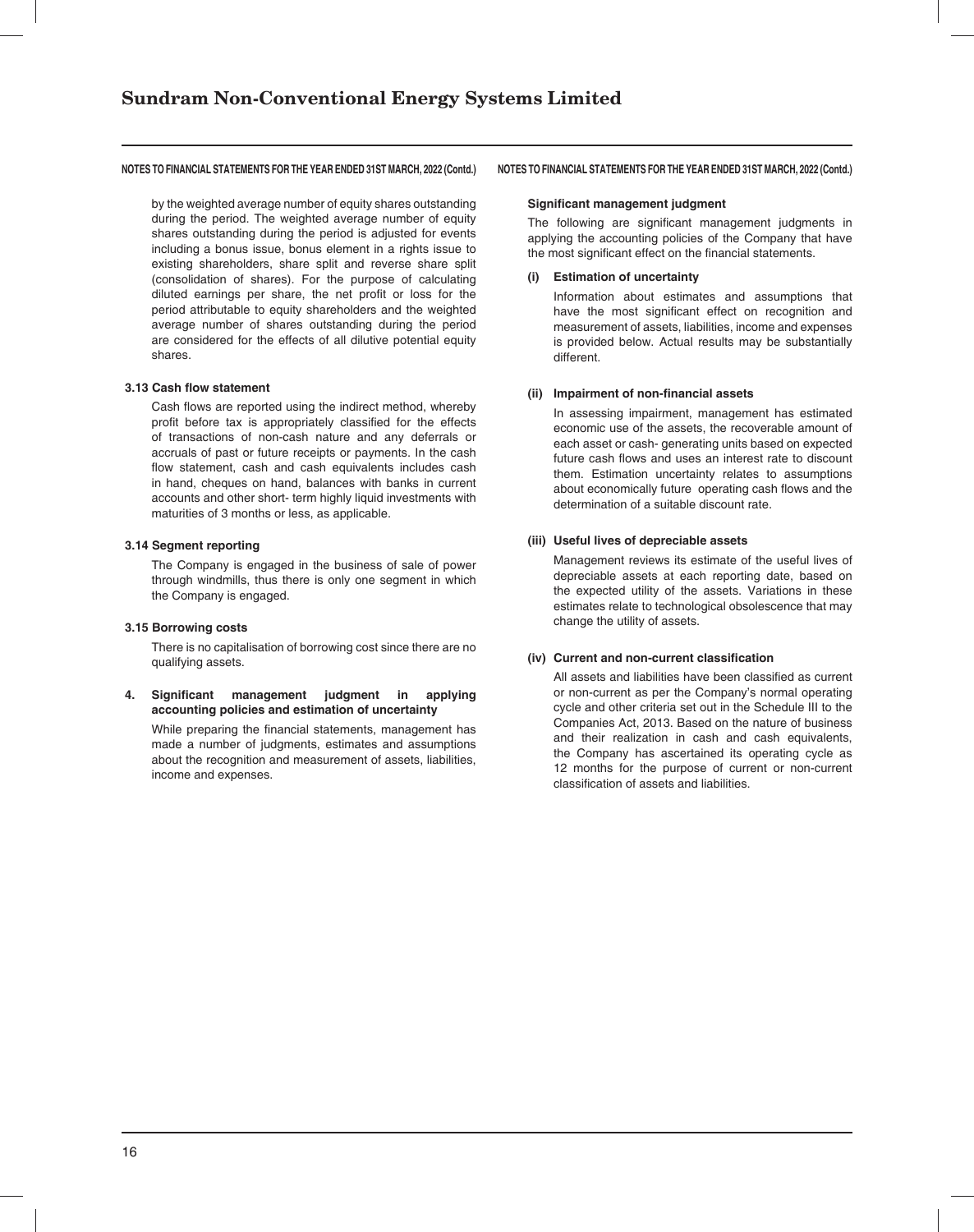# **NOTES TO FINANCIAL STATEMENTS FOR THE YEAR ENDED 31ST MARCH, 2022 (Contd.)**

# **5 PROPERTY, PLANT AND EQUIPMENT** (₹ in Thousands)

|                                 | <b>Tangible Assets</b> |                  |                               |                 |                             |           |  |  |
|---------------------------------|------------------------|------------------|-------------------------------|-----------------|-----------------------------|-----------|--|--|
| <b>Particulars</b>              | Land -<br>Freehold     | <b>Buildings</b> | <b>Plant and</b><br>Equipment | <b>Vehicles</b> | Office<br><b>Equipments</b> | Total     |  |  |
| <b>Gross Block</b>              |                        |                  |                               |                 |                             |           |  |  |
| As at 1st April 2020            | 20,937.77              | 779.19           | 2,249.13                      | 196.80          | 87.74                       | 24,250.63 |  |  |
| Additions                       |                        |                  |                               |                 |                             |           |  |  |
| Disposal                        |                        |                  |                               |                 |                             |           |  |  |
| As at 31st March 2021           | 20,937.77              | 779.19           | 2,249.13                      | 196.80          | 87.74                       | 24,250.63 |  |  |
| Additions                       |                        |                  | 346.52                        |                 |                             | 346.52    |  |  |
| Disposal                        |                        |                  |                               |                 |                             |           |  |  |
| As at 31st March 2022           | 20,937.77              | 779.19           | 2,595.65                      | 196.80          | 87.74                       | 24,597.14 |  |  |
| <b>Accumulated depreciation</b> |                        |                  |                               |                 |                             |           |  |  |
| As at 31st March 2020           |                        | 88.46            | 773.27                        | 32.72           | 77.79                       | 972.24    |  |  |
| For the year                    |                        | 28.70            | 216.71                        | 18.70           | 2.75                        | 266.86    |  |  |
| On sale or discards             |                        |                  |                               |                 |                             |           |  |  |
| As at 31st March 2021           |                        | 117.16           | 989.98                        | 51.42           | 80.54                       | 1,239.10  |  |  |
| For the year                    |                        | 28.70            | 270.73                        | 18.70           |                             | 318.13    |  |  |
| On sale or discards             |                        |                  |                               |                 |                             |           |  |  |
| As at 31st March 2022           |                        | 145.86           | 1,260.71                      | 70.11           | 80.54                       | 1,557.22  |  |  |
| <b>Net Block</b>                |                        |                  |                               |                 |                             |           |  |  |
| As at 31st March 2022           | 20,937.77              | 633.32           | 1,334.94                      | 126.69          | 7.20                        | 23,039.92 |  |  |
| As at 31st March 2021           | 20,937.77              | 662.03           | 1,259.15                      | 145.38          | 7.20                        | 23,011.53 |  |  |

# **6 OTHER FINANCIAL ASSETS**

|     | (Unsecured considered good unless otherwise stated) (₹ in Thousands)            |                                |                               |                                |                               |  |
|-----|---------------------------------------------------------------------------------|--------------------------------|-------------------------------|--------------------------------|-------------------------------|--|
|     |                                                                                 | As at<br>31st March 2022       |                               | As at<br>31st March 2021       |                               |  |
|     | <b>Particulars</b>                                                              | Long-<br>term / Non<br>Current | Short-<br>term $/$<br>Current | Long-<br>term / Non<br>Current | Short-<br>term $/$<br>Current |  |
| (a) | Electricity deposits                                                            | 35.07                          |                               | 33.73                          |                               |  |
| (b) | Advance to employee                                                             |                                |                               |                                | 14.31                         |  |
| (c) | Interest receivable                                                             |                                | 212.85                        |                                | 217.41                        |  |
|     |                                                                                 | 35.07                          | 212.85                        | 33.73                          | 231.72                        |  |
| 7   | <b>ASSETS FOR CURRENT</b><br>TAX (NET)                                          |                                |                               |                                |                               |  |
| (a) | Advance Income-tax (net of<br>provision for taxation -<br>₹15,403.10 Thousands) | 390.15                         |                               |                                |                               |  |
|     | (b) Income Tax Refundable                                                       | 3,877.74                       |                               | 3,877.74                       |                               |  |
|     |                                                                                 | 4,267.89                       |                               | 3,877.74                       |                               |  |
| 8   | <b>OTHER ASSETS</b><br>(Unsecured, considered good)                             |                                |                               |                                |                               |  |
| (a) | Prepaid expenses                                                                |                                | 32.38                         |                                | 45.81                         |  |
|     |                                                                                 |                                | 32.38                         |                                | 45.81                         |  |

#### **9 TRADE RECEIVABLES**

**Particulars As at 31st March**  31st March **2022** As at 2021 (a) Trade Receivables considered good - Secured<br>(b) Trade Receivables considered good - Unsecured **1,725.61** 753.00 (b) Trade Receivables considered good - Unsecured (c) Trade Receivables which have significant increase in Credit Risk (d) Trade Receivables - credit impaired  **1,725.61** 753.00 Less: Loss allowance for bad and doubtful debts **Total 1,725.61** 753.00 (e) Trade Receivables ageing schedule: (i) Undisputed Trade receivables – considered good Outstanding for following periods from due date of payment Not Due **1,725.61** 753.00 (ii) Disputed Trade receivables<br>
Total **The Contract Contract Contract Contract Contract Contract Contract Contract Contract Contract Contract Contract Contract Contract Contract Contract Contract Contract Contract Contrac Total** 1,725.61 (f) Of the above, trade receivables from related parties Of the above, that electronics non-related parties 1,461.14 753.00<br>(Refer Note No.32) (g) Trade receivables are non-interest bearing and credit

terms of 30 to 45 days.

(₹ in Thousands)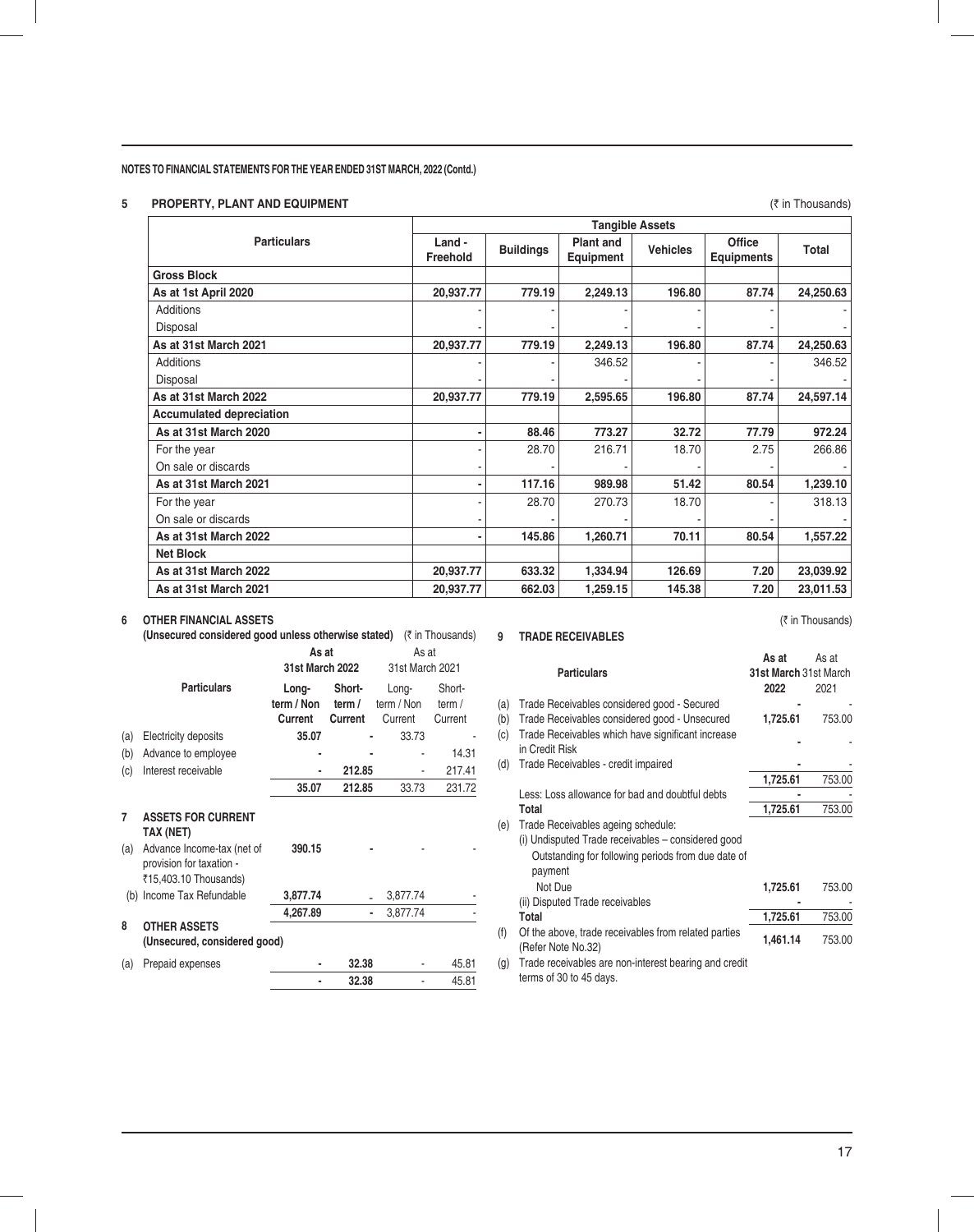| NOTES TO FINANCIAL STATEMENTS FOR THE YEAR ENDED 31ST MARCH, 2022 (Contd.)<br>(₹ in Thousands) |                                                                                                                                                                                                                         |                        |           |      |                             |                             |  |  |  |  |  |
|------------------------------------------------------------------------------------------------|-------------------------------------------------------------------------------------------------------------------------------------------------------------------------------------------------------------------------|------------------------|-----------|------|-----------------------------|-----------------------------|--|--|--|--|--|
|                                                                                                | <b>10A CASH AND CASH EQUIVALENTS</b>                                                                                                                                                                                    |                        |           |      |                             |                             |  |  |  |  |  |
|                                                                                                | <b>Particulars</b>                                                                                                                                                                                                      |                        |           |      | As at<br>31st March<br>2022 | As at<br>31st March<br>2021 |  |  |  |  |  |
|                                                                                                | Balance with bank in current account                                                                                                                                                                                    |                        |           |      | 67.19                       | 5,108.82                    |  |  |  |  |  |
|                                                                                                |                                                                                                                                                                                                                         |                        |           |      | 67.19                       | 5,108.82                    |  |  |  |  |  |
| <b>10B BANK BALANCE OTHER THAN</b><br><b>MENTIONED IN CASH AND CASH</b><br><b>EQUIVALENTS</b>  |                                                                                                                                                                                                                         |                        |           |      |                             |                             |  |  |  |  |  |
|                                                                                                | <b>Fixed Deposit with Banks</b>                                                                                                                                                                                         |                        |           |      | 12,672.46                   | 8,250.66                    |  |  |  |  |  |
|                                                                                                |                                                                                                                                                                                                                         |                        |           |      | 12.672.46                   | 8.250.66                    |  |  |  |  |  |
|                                                                                                |                                                                                                                                                                                                                         | As at                  |           |      |                             | As at                       |  |  |  |  |  |
|                                                                                                | <b>Particulars</b>                                                                                                                                                                                                      | <b>31st March 2022</b> |           |      |                             | 31st March 2021             |  |  |  |  |  |
|                                                                                                | <b>11A SHARE CAPITAL</b><br><b>Authorised</b>                                                                                                                                                                           | <b>Number</b>          | Amount    |      | <b>Number</b>               | Amount                      |  |  |  |  |  |
|                                                                                                | Equity shares of ₹10<br>each                                                                                                                                                                                            | 3,500,000              | 35,000    |      | 3,500,000                   | 35,000                      |  |  |  |  |  |
|                                                                                                | Issued, subscribed and<br>fully paid up                                                                                                                                                                                 | 3,500,000              | 35,000    |      | 3,500,000                   | 35,000                      |  |  |  |  |  |
|                                                                                                | Equity shares of ₹10<br>each                                                                                                                                                                                            | 499,993                | 4,999.93  |      | 499,993                     | 4,999.93                    |  |  |  |  |  |
|                                                                                                |                                                                                                                                                                                                                         | 499,993                | 4,999.93  |      | 499,993                     | 4,999.93                    |  |  |  |  |  |
| a)                                                                                             | There were no movement in the share capital during the current and<br>previous year.                                                                                                                                    |                        |           |      |                             |                             |  |  |  |  |  |
| b)                                                                                             | Shareholders holding more than 5% of the aggregate shares in the<br>Company                                                                                                                                             |                        |           |      |                             |                             |  |  |  |  |  |
|                                                                                                | <b>Shareholders Name</b>                                                                                                                                                                                                | <b>Number</b>          | % holding |      | <b>Number</b>               | % holding                   |  |  |  |  |  |
| 1                                                                                              | <b>Sundram Fasteners</b><br>Limited, Chennai and its<br>two nominees                                                                                                                                                    | 264,691                | 52.94%    |      | 264,691                     | 52.94%                      |  |  |  |  |  |
| 2                                                                                              | Sundaram-Clayton<br>Limited, Chennai                                                                                                                                                                                    | 117,650                | 23.53%    |      | 117,650                     | 23.53%                      |  |  |  |  |  |
| 3                                                                                              | Lucas-TVS Limited,<br>Chennai                                                                                                                                                                                           | 117,650                | 23.53%    |      | 117,650                     | 23.53%                      |  |  |  |  |  |
|                                                                                                |                                                                                                                                                                                                                         | 499,991                |           | 100% | 499,991                     | 100%                        |  |  |  |  |  |
| c)                                                                                             | Rights, preferences, restrictions attached to equity shares:<br>The Company has only one class of equity shares having a par value of<br>₹ 10 per share. Each holder of equity share is entitled to one vote per share. |                        |           |      |                             |                             |  |  |  |  |  |

In the event of liquidation of the Company, the holders of equity shares will be entitled to receive remaining assets of the Company, after distribution of all preferential amounts. The distribution will be in proportion to the number of equity shares held by the shareholders.

- **d)** Bonus Shares / Buy Back / Shares for consideration other than cash issued during the period of five years immediately preceding the financial year ended 31st March 2022:
	- (i) Aggregate number of equity shares allotted as fully paid up pursuant to contracts without payment being received in cash : Nil
	- (ii) Aggregate number of equity shares allotted as fully paid up by way of Bonus Shares : Nil
	- (iii) Aggregate number of equity shares bought back : Nil

# (₹ in Thousands) **NOTES TO FINANCIAL STATEMENTS FOR THE YEAR ENDED 31ST MARCH, 2022 (Contd.) NOTES TO FINANCIAL STATEMENTS FOR THE YEAR ENDED 31ST MARCH, 2022 (Contd.)**

# **e) Shares held by holding Company**

| SI.<br>No. | Name of the Company                                                  |        | As at<br>31st March 31st March<br>2022 | As at<br>2021 |
|------------|----------------------------------------------------------------------|--------|----------------------------------------|---------------|
| 1.         | Sundram Fasteners Limited, Chennai Number of<br>and its two nominees | shares | 264.691                                | 264.691       |
| f)         | Shares held by promoters as at 31st March 2022                       |        |                                        |               |

|    | Promoter name                                                                                          | No. of<br>shares<br>held | % of total<br>shares                   | $%$ of<br>change<br>during the<br>year |
|----|--------------------------------------------------------------------------------------------------------|--------------------------|----------------------------------------|----------------------------------------|
| 1  | Sundram Fasteners Limited, Chennai<br>and its two nominees                                             | 264,691                  | 52.94%                                 |                                        |
| 2  | Sundaram-Clayton Limited, Chennai                                                                      | 117,650                  | 23.53%                                 |                                        |
| 3  | Lucas TVS Limited, Chennai                                                                             | 117,650                  | 23.53%                                 |                                        |
|    | Shares held by promoters as at 31st March 2021                                                         |                          |                                        |                                        |
| 1  | Sundram Fasteners Limited, Chennai<br>and its two nominees                                             | 264,691                  | 52.94%                                 |                                        |
| 2  | Sundaram-Clayton Limited, Chennai                                                                      | 117,650                  | 23.53%                                 |                                        |
| 3  | Lucas TVS Limited, Chennai                                                                             | 117,650                  | 23.53%                                 |                                        |
|    | <b>Particulars</b>                                                                                     |                          | As at<br>31st March 31st March<br>2022 | As at<br>2021                          |
|    | <b>11B OTHER EQUITY</b>                                                                                |                          |                                        |                                        |
|    | Reserves and Surplus - Balance At the end of<br>the year                                               |                          |                                        |                                        |
|    | a. General reserve                                                                                     |                          | 13,084.68                              | 13,084.68                              |
|    | b. Retained Earnings - Surplus in Statement of<br>Profit and Loss                                      |                          | 23,212.65                              | 18,226.51                              |
|    | (Refer Statement of Changes in Equity for<br>Additions and Deductions from Last year balance<br>sheet) |                          |                                        |                                        |
|    | Total                                                                                                  |                          | 36,297.33                              | 31,311.19                              |
| 12 | <b>DIVIDENDS</b>                                                                                       |                          |                                        |                                        |
|    | Interim dividend declared and paid<br>₹ 30 per share (31st March 2021: ₹ 30 per share)                 |                          | 14,999.79                              | 14,999.79                              |
|    | Total                                                                                                  |                          | 14,999.79                              | 14,999.79                              |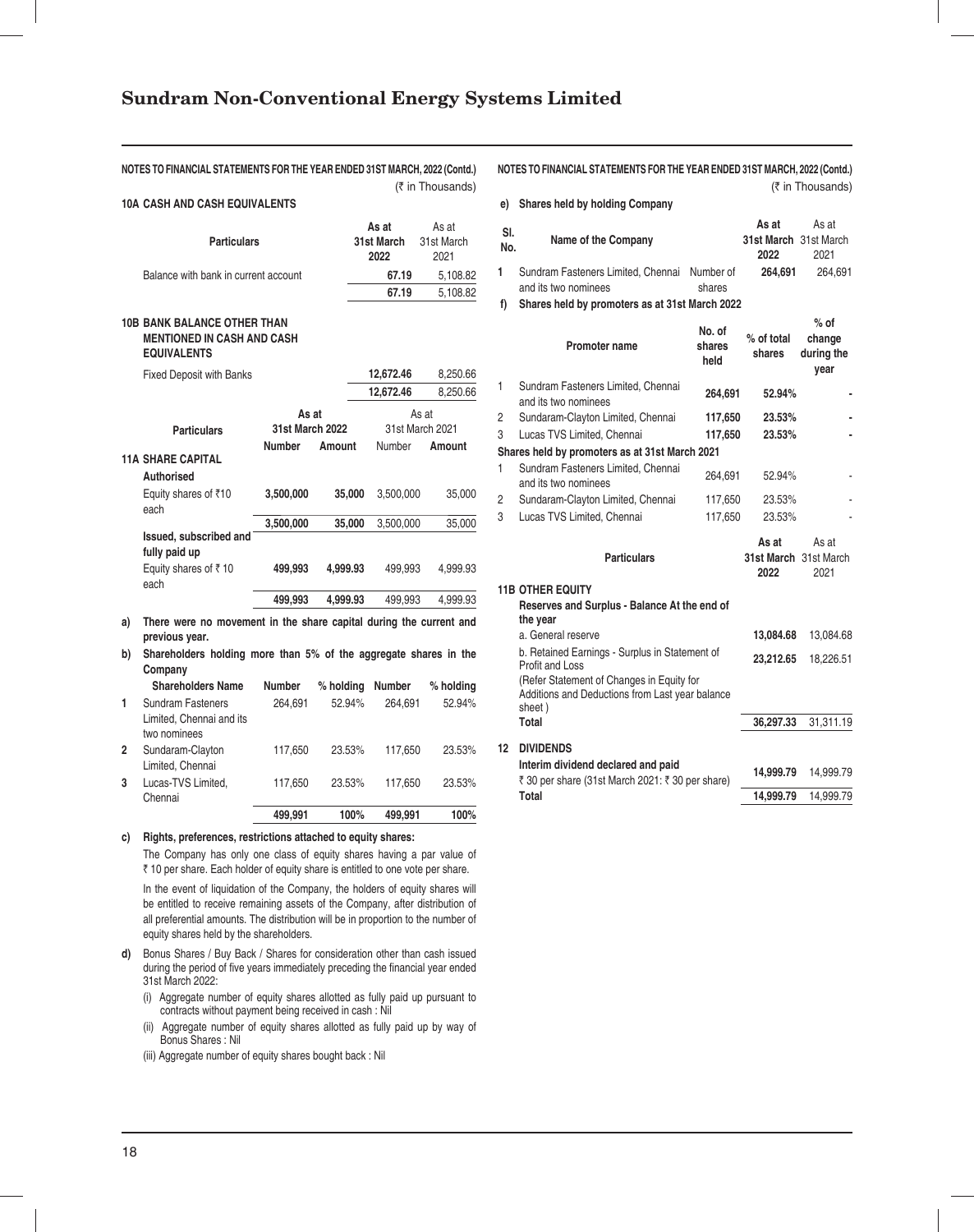|    | NOTES TO FINANCIAL STATEMENTS FOR THE YEAR ENDED 31ST MARCH, 2022 (Contd.) |                    |                                |                                                           |                    |  | NOTES TO FINANCIAL STATEMENTS FOR THE YEAR ENDED 31ST MARCH, 2022 (Contd. |                               |                               |  |  |
|----|----------------------------------------------------------------------------|--------------------|--------------------------------|-----------------------------------------------------------|--------------------|--|---------------------------------------------------------------------------|-------------------------------|-------------------------------|--|--|
|    |                                                                            |                    |                                |                                                           | $(5$ in Thousands) |  |                                                                           |                               | (₹ in Thousands)              |  |  |
|    |                                                                            | <b>Particulars</b> |                                | As at<br>31st March 31st March<br>2022                    | As at<br>2021      |  |                                                                           | Year ended Year ended<br>2022 | 31st March 31st March<br>2021 |  |  |
|    | 13 DEFERRED TAX LIABILITY                                                  |                    |                                |                                                           |                    |  | <b>17 REVENUE FROM OPERATIONS</b>                                         |                               |                               |  |  |
|    | The breakup of net deferred tax liability is as follows:                   |                    |                                |                                                           |                    |  | Sale of power                                                             |                               |                               |  |  |
|    | Deferred tax liability arising on account of :                             |                    |                                |                                                           |                    |  | Domestic Sales                                                            | 26,143.73                     | 26,079.62                     |  |  |
|    | Timing difference between depreciation / amortisation                      |                    |                                | 168.36                                                    | 169.71             |  | Revenue from operations                                                   | 26, 143. 73                   | 26,079.62                     |  |  |
|    | as per financials and depreciation as per Income Tax                       |                    |                                |                                                           |                    |  |                                                                           |                               |                               |  |  |
|    | Act, 1961                                                                  |                    |                                |                                                           |                    |  | Disaggregated revenue information<br>Type of goods and service            |                               |                               |  |  |
|    | Amount recognised in                                                       |                    |                                | 168.36                                                    | 169.71             |  | Sale of products - Power - Revenue from                                   |                               |                               |  |  |
|    |                                                                            |                    |                                | Recognised in Recognised in                               |                    |  | contract with customers                                                   | 25,800.09                     | 25,708.73                     |  |  |
|    |                                                                            | 1st April          | Other compre- Statement of     |                                                           | 31st March         |  | Add: Captive Consumption                                                  | 343.64                        | 370.89                        |  |  |
|    |                                                                            | 2021               | hensive Income Profit and loss |                                                           | 2022               |  | (Refer Note No.27)                                                        |                               |                               |  |  |
|    | Deferred tax liability<br>arising on account of :                          |                    |                                |                                                           |                    |  | <b>Revenue from Operations</b>                                            | 26,143.73                     | 26,079.62                     |  |  |
|    | Timing difference                                                          | 169.71             |                                | (1.35)                                                    | 168.36             |  | Timing of revenue recognition                                             |                               |                               |  |  |
|    | between depreciation/                                                      |                    |                                |                                                           |                    |  | At a point in time                                                        |                               |                               |  |  |
|    | amortisation as per                                                        |                    |                                |                                                           |                    |  | Over a period of time                                                     | 25,800.09                     | 25,708.73                     |  |  |
|    | financials and<br>depreciation as per                                      |                    |                                |                                                           |                    |  | Total revenue from contract with                                          | 25,800.09                     | 25,708.73                     |  |  |
|    | Income Tax Act, 1961                                                       |                    |                                |                                                           |                    |  | customers                                                                 |                               |                               |  |  |
|    | Total                                                                      | 169.71             | $\blacksquare$                 | (1.35)                                                    | 168.36             |  | <b>18 OTHER INCOME</b>                                                    |                               |                               |  |  |
|    | Amount recognised in                                                       |                    |                                |                                                           |                    |  | Interest Income on Bank deposits                                          | 714.34                        | 787.39                        |  |  |
|    |                                                                            | 01st April         |                                | Recognised in Recognised in<br>Other compre- Statement of | 31st March         |  | Scrap sales                                                               | 96.34                         |                               |  |  |
|    |                                                                            | 2020               | hensive Income Profit and loss |                                                           | 2021               |  | Miscellaneous Income (Sale of<br>agricultural product)                    | 917.89                        | 600.00                        |  |  |
|    | Deferred tax liability                                                     |                    |                                |                                                           |                    |  |                                                                           | 1,728.57                      | 1,387.39                      |  |  |
|    | arising on account of :                                                    |                    |                                | 30.78                                                     | 169.71             |  |                                                                           |                               |                               |  |  |
|    | Timing difference<br>between depreciation/                                 | 138.93             |                                |                                                           |                    |  | <b>19 EMPLOYEE BENEFITS EXPENSE</b>                                       | 702.07                        |                               |  |  |
|    | amortisation as per                                                        |                    |                                |                                                           |                    |  | Salaries and wages*<br>Contribution to provident funds                    | 36.98                         | 1,183.48<br>35.56             |  |  |
|    | financials and                                                             |                    |                                |                                                           |                    |  | Staff welfare expenses*                                                   | 22.24                         | 27.25                         |  |  |
|    | depreciation as per                                                        |                    |                                |                                                           |                    |  |                                                                           | 761.29                        | 1,246.29                      |  |  |
|    | Income Tax Act, 1961                                                       |                    |                                |                                                           |                    |  |                                                                           |                               |                               |  |  |
|    | Total                                                                      | 138.93             | $\blacksquare$                 | 30.78                                                     | 169.71             |  | <b>20 FINANCE COSTS</b>                                                   |                               |                               |  |  |
|    |                                                                            |                    |                                | As at                                                     | As at              |  | Interest expenses                                                         | 2.01                          | 13.93                         |  |  |
|    |                                                                            |                    |                                | 31st March 31st March                                     |                    |  |                                                                           | 2.01                          | 13.93                         |  |  |
|    |                                                                            |                    |                                | 2022                                                      | 2021               |  | 21 DEPRECIATION AND AMORTIZATION                                          |                               |                               |  |  |
| 14 | <b>OTHER FINANCIAL LIABILITIES</b>                                         |                    |                                |                                                           |                    |  | <b>EXPENSE</b>                                                            |                               |                               |  |  |
|    | Financial liabilities at amortised cost                                    |                    |                                |                                                           |                    |  | Depreciation of tangible assets                                           | 318.13                        | 266.86                        |  |  |
|    | Outstanding liabilities                                                    |                    |                                | 70.05                                                     | 186.09             |  | (Refer No.5)                                                              | 318.13                        | 266.86                        |  |  |
|    | Payable to Employee                                                        |                    |                                | 0.02                                                      |                    |  |                                                                           |                               |                               |  |  |
|    |                                                                            |                    |                                | 70.07                                                     | 186.09             |  | <b>22 OTHER EXPENSES</b>                                                  |                               |                               |  |  |
|    | 15 OTHER CURRENT LIABILITIES                                               |                    |                                |                                                           |                    |  | Power & fuel                                                              | 415.99                        | 445.49                        |  |  |
|    | Interest payable on Income Tax                                             |                    |                                |                                                           | 4,148.41           |  | Rent<br>Rates & taxes [excluding taxes on Income]                         | 240.72<br>14.75               | 240.72<br>15.81               |  |  |
|    | Statutory dues (Tax Deducted at Source)                                    |                    |                                | 517.68                                                    | 388.48             |  | Insurance*                                                                | 52.38                         | 62.40                         |  |  |
|    |                                                                            |                    |                                | 517.68                                                    | 4,536.89           |  | Repairs and maintenance                                                   |                               |                               |  |  |
|    |                                                                            |                    |                                |                                                           |                    |  | - Building                                                                | 719.89                        | 752.57                        |  |  |
| 16 | <b>CURRENT TAX LIABILITIES (NET)</b>                                       |                    |                                |                                                           |                    |  | - Plant & Equipment                                                       | 2,490.05                      | 1,797.52                      |  |  |
|    | Provision for Income-tax [Net of Advance Income tax                        |                    |                                |                                                           |                    |  | - Other assets                                                            | 41.10                         | 34.80                         |  |  |
|    | paid and tax deducted at source 31.03.2021 -                               |                    |                                |                                                           | 109.20             |  | Audit fee (Refer Note No.26)                                              | 234.45                        | 184.67                        |  |  |
|    | ₹ 10,263.90 Thousands]                                                     |                    |                                | $\blacksquare$                                            | 109.20             |  | Travel & Conveyance Expenses*                                             | 1.11                          | 4.12                          |  |  |
|    |                                                                            |                    |                                |                                                           |                    |  | Security expenses*<br>Miscellaneous expenses*                             | 1,272.40                      | 1,275.00                      |  |  |

|                          | ARCH, 2022 (Contd.)         |    | NOTES TO FINANCIAL STATEMENTS FOR THE YEAR ENDED 31ST MARCH, 2022 (Contd.)  |                                                               |                            |
|--------------------------|-----------------------------|----|-----------------------------------------------------------------------------|---------------------------------------------------------------|----------------------------|
|                          | (₹ in Thousands)            |    |                                                                             |                                                               | $(3\bar{z})$ in Thousands) |
| at<br><b>March</b><br>22 | As at<br>31st March<br>2021 |    |                                                                             | Year ended Year ended<br><b>31st March</b> 31st March<br>2022 | 2021                       |
|                          |                             |    | <b>17 REVENUE FROM OPERATIONS</b>                                           |                                                               |                            |
|                          |                             |    | Sale of power                                                               |                                                               |                            |
|                          |                             |    | <b>Domestic Sales</b>                                                       | 26,143.73                                                     | 26,079.62                  |
| 168.36                   | 169.71                      |    | <b>Revenue from operations</b>                                              | 26,143.73                                                     | 26,079.62                  |
|                          |                             |    |                                                                             |                                                               |                            |
|                          |                             |    | Disaggregated revenue information                                           |                                                               |                            |
| 168.36                   | 169.71                      |    | Type of goods and service<br>Sale of products - Power - Revenue from        |                                                               |                            |
| ised in                  |                             |    | contract with customers                                                     | 25,800.09                                                     | 25,708.73                  |
| ent of                   | 31st March                  |    | <b>Add: Captive Consumption</b>                                             | 343.64                                                        | 370.89                     |
| າd loss                  | 2022                        |    | (Refer Note No.27)                                                          |                                                               |                            |
|                          |                             |    | <b>Revenue from Operations</b>                                              | 26, 143. 73                                                   | 26,079.62                  |
| (1.35)                   | 168.36                      |    | Timing of revenue recognition                                               |                                                               |                            |
|                          |                             |    | At a point in time                                                          |                                                               |                            |
|                          |                             |    | Over a period of time                                                       | 25,800.09                                                     | 25,708.73                  |
|                          |                             |    | Total revenue from contract with                                            | 25,800.09                                                     | 25,708.73                  |
|                          |                             |    | customers                                                                   |                                                               |                            |
| (1.35)                   | 168.36                      |    | <b>18 OTHER INCOME</b>                                                      |                                                               |                            |
|                          |                             |    | Interest Income on Bank deposits                                            | 714.34                                                        | 787.39                     |
| ised in                  | 31st March                  |    | Scrap sales                                                                 | 96.34                                                         |                            |
| ent of                   | 2021                        |    | Miscellaneous Income (Sale of                                               | 917.89                                                        | 600.00                     |
| d loss                   |                             |    | agricultural product)                                                       |                                                               |                            |
|                          |                             |    |                                                                             | 1,728.57                                                      | 1,387.39                   |
| 30.78                    | 169.71                      |    | <b>19 EMPLOYEE BENEFITS EXPENSE</b>                                         |                                                               |                            |
|                          |                             |    | Salaries and wages*                                                         | 702.07                                                        | 1,183.48                   |
|                          |                             |    | Contribution to provident funds                                             | 36.98                                                         | 35.56                      |
|                          |                             |    | Staff welfare expenses*                                                     | 22.24                                                         | 27.25                      |
|                          |                             |    |                                                                             | 761.29                                                        | 1,246.29                   |
| 30.78                    | 169.71                      |    |                                                                             |                                                               |                            |
|                          |                             |    | <b>20 FINANCE COSTS</b>                                                     |                                                               |                            |
| at<br><b>March</b>       | As at<br>31st March         |    | Interest expenses                                                           | 2.01<br>2.01                                                  | 13.93<br>13.93             |
| 22                       | 2021                        |    |                                                                             |                                                               |                            |
|                          |                             | 21 | <b>DEPRECIATION AND AMORTIZATION</b>                                        |                                                               |                            |
|                          |                             |    | <b>EXPENSE</b>                                                              |                                                               |                            |
| 70.05                    | 186.09                      |    | Depreciation of tangible assets<br>(Refer No.5)                             | 318.13                                                        | 266.86                     |
| 0.02                     |                             |    |                                                                             | 318.13                                                        | 266.86                     |
| 70.07                    | 186.09                      |    | 22 OTHER EXPENSES                                                           |                                                               |                            |
|                          |                             |    | Power & fuel                                                                | 415.99                                                        | 445.49                     |
|                          |                             |    | Rent                                                                        | 240.72                                                        | 240.72                     |
|                          | 4,148.41                    |    | Rates & taxes [excluding taxes on Income]                                   | 14.75                                                         | 15.81                      |
| 517.68                   | 388.48                      |    | Insurance*                                                                  | 52.38                                                         | 62.40                      |
| 517.68                   | 4,536.89                    |    | Repairs and maintenance                                                     |                                                               |                            |
|                          |                             |    | - Building                                                                  | 719.89                                                        | 752.57                     |
|                          |                             |    | - Plant & Equipment<br>- Other assets                                       | 2,490.05<br>41.10                                             | 1,797.52<br>34.80          |
|                          | 109.20                      |    | Audit fee (Refer Note No.26)                                                | 234.45                                                        | 184.67                     |
|                          |                             |    | Travel & Conveyance Expenses*                                               | 1.11                                                          | 4.12                       |
|                          | 109.20                      |    | Security expenses*                                                          | 1,272.40                                                      | 1,275.00                   |
|                          |                             |    | Miscellaneous expenses*                                                     |                                                               |                            |
|                          |                             |    | (No Expenditure is in excess of one<br>percent of revenue from operation or | 429.39                                                        | 178.96                     |
|                          |                             |    | ₹ 10 Lakhs whichever is higher)                                             |                                                               |                            |
|                          |                             |    |                                                                             | 5,912.23                                                      | 4,992.06                   |
|                          |                             |    | * Net of Recovery amounting to ₹ 264.47 Thousands (Last year -              |                                                               |                            |

₹ 315.27 Thousands)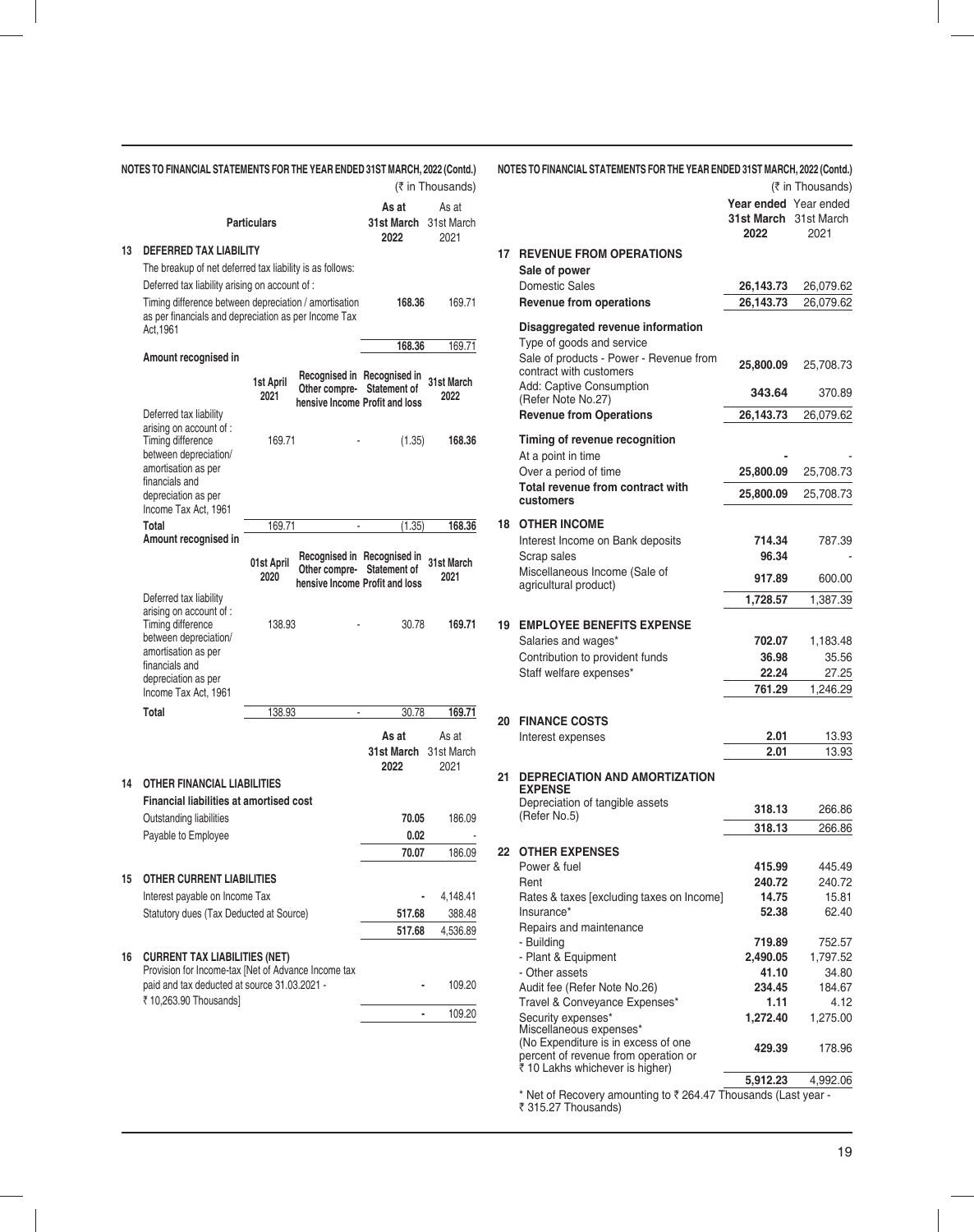| NOTES TO FINANCIAL STATEMENTS FOR THE YEAR ENDED 31ST MARCH, 2022 (Contd.)                                                                   |                                                      |            |            |                      |                                                               |  |  |  |
|----------------------------------------------------------------------------------------------------------------------------------------------|------------------------------------------------------|------------|------------|----------------------|---------------------------------------------------------------|--|--|--|
| (₹ in Thousands)                                                                                                                             |                                                      |            |            |                      |                                                               |  |  |  |
|                                                                                                                                              |                                                      |            |            | 2022                 | Year ended Year ended<br><b>31st March</b> 31st March<br>2021 |  |  |  |
| <b>INCOME TAX</b><br>23                                                                                                                      |                                                      |            |            |                      |                                                               |  |  |  |
| А.<br>Amount recognised in statement of<br>profit and loss:<br>Tax expense comprises of:                                                     |                                                      |            |            |                      |                                                               |  |  |  |
| <b>Current income tax:</b><br>Current income tax charge<br>Adjustments in respect of current income<br>tax of previous year<br>Deferred tax: |                                                      |            |            | 5,030.00             | 5,100.00<br>151.46                                            |  |  |  |
| Relating to recognition and reversal of<br>temporary differences                                                                             |                                                      |            |            | (1.35)               | 30.78                                                         |  |  |  |
| В.<br>comprehensive income                                                                                                                   | Income tax expense<br>Income tax recognised in other |            |            |                      |                                                               |  |  |  |
| Reconciliation of effective tax rate<br>С.                                                                                                   |                                                      |            |            |                      |                                                               |  |  |  |
| <b>Particulars</b>                                                                                                                           | 31st March 2022                                      | Year ended |            |                      | (₹ in Thousands)<br>Year ended<br>31st March 2021             |  |  |  |
|                                                                                                                                              | $\%$                                                 | Amount     |            | $\%$                 | Amount                                                        |  |  |  |
| Net Profit before tax                                                                                                                        |                                                      |            | 25,014.58  |                      | 20,947.87                                                     |  |  |  |
| Accounting profit before income tax<br>i) Tax using the Company's domestic<br>tax rate                                                       | 25.17%                                               |            |            | 6,295.67 25.17%      | 5,272.16                                                      |  |  |  |
| Tax effect of amounts which are not<br>deductible (taxable) in calculating<br>taxable income:                                                |                                                      |            |            |                      |                                                               |  |  |  |
| ii) Allowances and disallowances:                                                                                                            |                                                      |            |            |                      |                                                               |  |  |  |
| a) Differential inpact on account book<br>depreciation and income tax<br>depreciation                                                        | 0.01%                                                |            |            | 1.35(0.13%)          | (26.87)                                                       |  |  |  |
| b) Exempt Income (Agricultural Income)                                                                                                       | (0.92%)                                              |            |            | $(231.01)$ $(0.72%)$ | (151.01)                                                      |  |  |  |
| c) Reversal of Interest payable on<br>Income tax - Tax remitted in earlier<br>vear                                                           | (4.16%)                                              |            | (1,040.93) |                      |                                                               |  |  |  |
| d) Other items                                                                                                                               | 0.01%                                                |            | 3.57       | 0.17%                | 36.50                                                         |  |  |  |
| iii) Adjustments for current tax of previous<br>vears                                                                                        |                                                      |            |            | 0.72%                | 151.46                                                        |  |  |  |
|                                                                                                                                              | 20.10%                                               |            |            | 5.028.65 25.22%      | 5.282.24                                                      |  |  |  |

# **NOTES TO FINANCIAL STATEMENTS FOR THE YEAR ENDED 31ST MARCH, 2022 (Contd.) NOTES TO FINANCIAL STATEMENTS FOR THE YEAR ENDED 31ST MARCH, 2022 (Contd.)**

|      | (₹ in Thousands)      |                                                                                      |                              | (₹ in Thousands) |
|------|-----------------------|--------------------------------------------------------------------------------------|------------------------------|------------------|
|      | <b>ded</b> Year ended |                                                                                      | Year ended Year ended        |                  |
|      | rch 31st March        |                                                                                      | <b>31st March</b> 31st March |                  |
|      | 2021                  |                                                                                      | 2022                         | 2021             |
|      |                       | <b>24 EARNINGS PER EQUITY SHARE</b>                                                  |                              |                  |
|      |                       | Nominal value of equity shares (in $\bar{z}$ )                                       | 10.00                        | 10.00            |
|      |                       | Profit attributable to equity shareholders<br>$(A)$ ( $\overline{\xi}$ in Thousands) | 19,985.93                    | 15,665.63        |
| 00.( | 5,100.00              | Weighted average number of equity<br>shares outstanding during the year (B)          | 499.993.00                   | 499.993.00       |
|      | 151.46                | Basic earnings per equity share (A/B)<br>(in ₹)                                      | 39.97                        | 31.33            |
| 35)  | 30.78                 | Diluted earnings per share                                                           |                              |                  |
|      |                       | The Company does not have any                                                        |                              |                  |

The Company does not have any potential equity shares. Accordingly, basic and diluted EPS are the same.

| For the year ended /   | For the year ended /     |  |  |
|------------------------|--------------------------|--|--|
| As at                  | As at                    |  |  |
| <b>Address L. AAAA</b> | <b>Added Beach, AAA4</b> |  |  |

**Variance**

|                                  |                                                                                                                        | <b>31st March, 2022</b> | 31st March, 2021 |               |
|----------------------------------|------------------------------------------------------------------------------------------------------------------------|-------------------------|------------------|---------------|
| Ratios                           | Formula                                                                                                                |                         |                  |               |
| <b>Current Ratio</b>             | Current assets / current liabilities                                                                                   | 25.03                   | 2.98             | 740.46%*      |
| Debt-Equity Ratio                | Total debt / shareholder's equity                                                                                      | 0.02                    | 0.14             | $(86.71\%)^*$ |
| Debt Service Coverage Ratio      | Earnings Available for Debt Service / (Interest Payments +<br><b>Principal Repayments)</b>                             | <b>Not Applicable</b>   | Not Applicable   |               |
| Return on Equity Ratio           | Net Profit after Tax / Average shareholder's equity                                                                    | 51.50%                  | 43.54%           | 7.96%         |
| Inventory turnover ratio         | Sales / Average inventory                                                                                              | <b>Not Applicable</b>   | Not Applicable   |               |
| Trade Receivables turnover ratio | Net credit sales / Average Trade Receivables                                                                           | 21.10                   | 33.08            | $(36.24\%)^*$ |
| Trade payables turnover ratio    | Net credit purchase / Average Trade Payables                                                                           | <b>Not Applicable</b>   | Not Applicable   |               |
| Net capital turnover ratio       | Net sales / working capital                                                                                            | 1.85                    | 2.73             | $(32.16\%)^*$ |
| Net profit ratio                 | Net Profit after Tax / Net sales                                                                                       | 76.45%                  | 60.07%           | 16.38%        |
| Return on Capital employed       | Earnings Before Interest and Tax / Capital employed<br>(Equity Share Capital, Other Equity and Deferred tax Liability) | 60.33%                  | 57.46%           | 2.87%         |
| Return on investment             | Net Return / Cost of Investment                                                                                        | <b>Not Applicable</b>   | Not Applicable   |               |

**B. Explanation for any change in the ratio by more than 25% as compared to the ratio of preceding year:**

\* The reason for changes in the above ratios are mainly due to reversal of provision towards interest payable on income tax amounting to ₹4,135.94 Thousands and it is included in the statement of profit and loss.

**25 A. Disclosure of Ratios**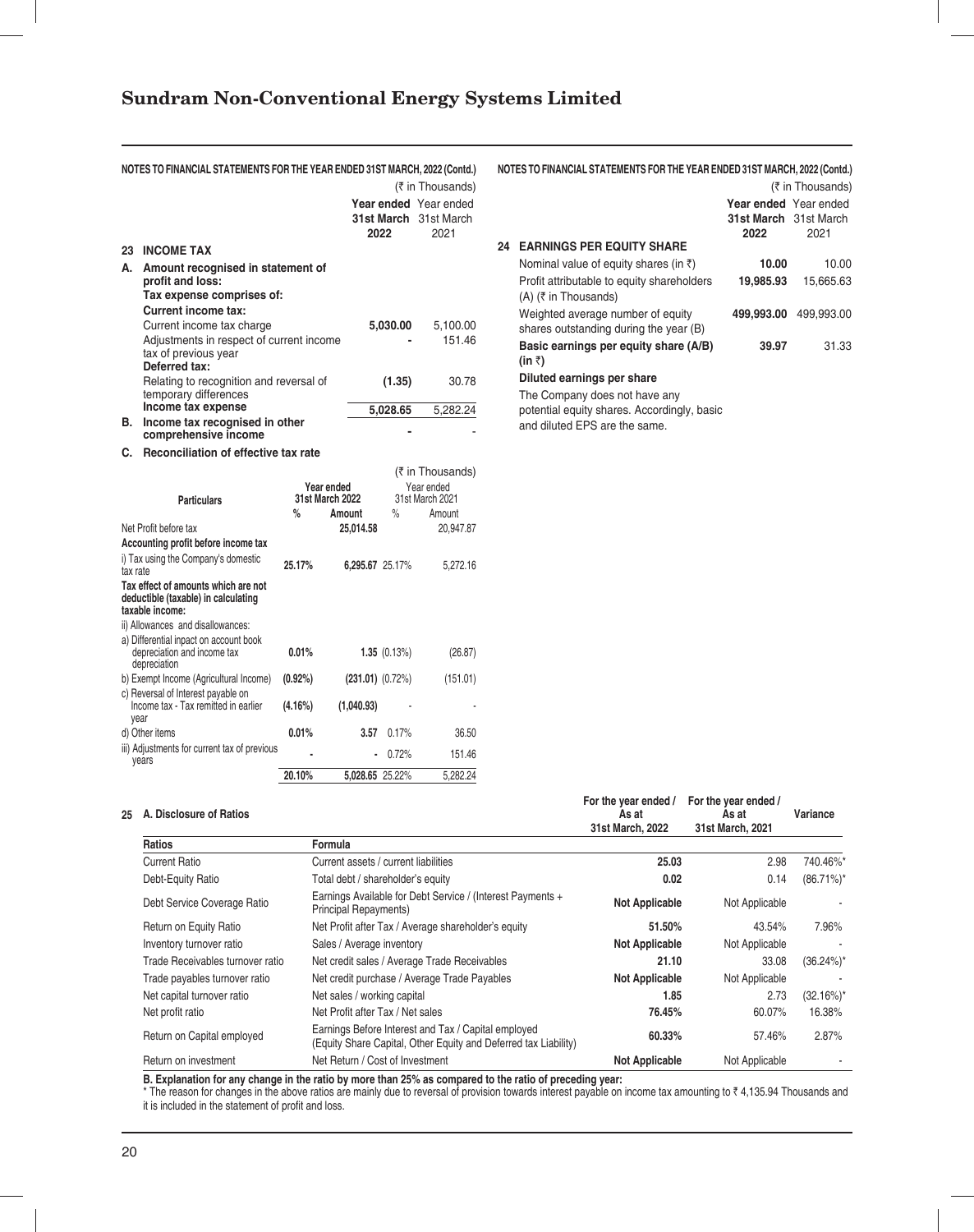|    | NOTES TO FINANCIAL STATEMENTS FOR THE YEAR ENDED 31ST MARCH, 2022 (Contd.)                                                                                                                                                                                                                                                                                                                                                                                                                                                               |        |                  |  |  |  |
|----|------------------------------------------------------------------------------------------------------------------------------------------------------------------------------------------------------------------------------------------------------------------------------------------------------------------------------------------------------------------------------------------------------------------------------------------------------------------------------------------------------------------------------------------|--------|------------------|--|--|--|
|    |                                                                                                                                                                                                                                                                                                                                                                                                                                                                                                                                          |        | (₹ in Thousands) |  |  |  |
| 26 | <b>REMUNERATION TO AUDITORS</b><br><b>CONSIST OF</b>                                                                                                                                                                                                                                                                                                                                                                                                                                                                                     |        |                  |  |  |  |
|    | a) As Auditors                                                                                                                                                                                                                                                                                                                                                                                                                                                                                                                           | 60.00  | 59.00            |  |  |  |
|    | b) Taxation Matters                                                                                                                                                                                                                                                                                                                                                                                                                                                                                                                      | 73.75  | 59.00            |  |  |  |
|    | c) Other Services                                                                                                                                                                                                                                                                                                                                                                                                                                                                                                                        | 88.90  | 63.72            |  |  |  |
|    | d) Reimbursement of expenses                                                                                                                                                                                                                                                                                                                                                                                                                                                                                                             | 11.80  | 2.95             |  |  |  |
|    |                                                                                                                                                                                                                                                                                                                                                                                                                                                                                                                                          | 234.45 | 184.67           |  |  |  |
| 27 | Sales include 54,116 units (Last Year<br>58,408 units) ₹ 343.64 Thousands (Last<br>Year ₹ 370.89 Thousands) supplied to<br>Tamil Nadu Electricity Board which were<br>imported for captive consumption. The<br>consumption of the units is included in the<br>expenditure head power and fuel.                                                                                                                                                                                                                                           |        |                  |  |  |  |
| 28 | Contingent Liability - Disputed Income<br>Tax not provided                                                                                                                                                                                                                                                                                                                                                                                                                                                                               |        | 875.22           |  |  |  |
| 29 | Amount dues to Micro, Small and Medium<br>Enterprises (MSME's)                                                                                                                                                                                                                                                                                                                                                                                                                                                                           |        |                  |  |  |  |
| 30 | The directors have waived the sitting fees                                                                                                                                                                                                                                                                                                                                                                                                                                                                                               |        |                  |  |  |  |
| 31 | During the year, the Honourable High Court of Judicature at Madras<br>has passed judgement in favour of the company and allowed<br>the deduction claimed u/s.80-IA of Income Tax Act, 1961 for the<br>eight assessment years from 1997-98 to 2004-05. Based on this<br>judgement, no interest is payable as on 31.03.2022. Hence, the<br>provision created in the earlier year for interest payable on income<br>tax is reversed in the books on 31.03.2022 and disclosed as an<br>exceptional item in the Statement of Profit and Loss. |        |                  |  |  |  |
| 32 | <b>EVENTS AFTER THE REPORTING PERIOD</b><br>No Adjusting or significant non-adjusting events have occurred<br>between the 31 <sup>st</sup> March 2022 reporting date and the date of<br>authorisation.                                                                                                                                                                                                                                                                                                                                   |        |                  |  |  |  |
| 33 | <b>RELATED PARTY DISCLOSURES</b><br><b>Related Parties:</b><br>(I) Where Control exists:<br>(A) Ultimate Parent Company<br>TV Sundram Iyengar & Sons Private Limited,<br>Madurai (Upto 03.02.2022)<br>TVS Sundram Fasteners Private Limited,<br>Chennai (From 04.02.2022)<br>(B) Parent Company<br>Sundram Fasteners Limited, Chennai<br>(C) Fellow Subsidiaries<br>Indian<br>Sundram Fasteners Investments Ltd., Chennai,                                                                                                               |        | No Transactions  |  |  |  |
|    | TVS Upasana Limited, Chennai<br><b>TVS Next Limited, Chennai</b><br>Sunfast TVS Limited, Chennai<br>TVS Engineering Limited, Chennai<br>Foreign<br>Sundram International Limited, New Castle,<br>United Kingdom, (SIL)<br>Sundram International Inc, Michigan, USA,                                                                                                                                                                                                                                                                      |        | No Transactions  |  |  |  |

# (` in Thousands) (` in Thousands) **NOTES TO FINANCIAL STATEMENTS FOR THE YEAR ENDED 31ST MARCH, 2022 (Contd.) (D) Fellow Step down Subsidiary Companies**

| Foreign                                                                                                                                                    |                 |
|------------------------------------------------------------------------------------------------------------------------------------------------------------|-----------------|
| Sundram Fasteners (Zhejiang) Ltd., Zhejiang,<br>Peoples Republic of China (Subsidiary of SIL)                                                              |                 |
| Cramlington Precision Forge Ltd.,<br>Northumberland, United Kingdom<br>(Subsidiary of SIL)<br>TVS Next Inc., Michigan, USA (Subsidiary of TVS<br>Next Ltd) | No Transactions |
|                                                                                                                                                            |                 |

**(E) Company having significant influence over the reporting entity** Sundram-Clayton Limited, Chennai

Lucas TVS Limited, Chennai

# **(F) Associates and Joint Venture of Ultimate Parent Company**

Sundaram Brake Linings Limited, Chennai (Upto 03.02.2022)

# **(II) Other Related Parties:**

**(A) Key Management Personnel** Nil

**(B) Relatives of Key Management Personnel** Nil

**(C) Enterprises in which key management** personnel have significant influence: Nil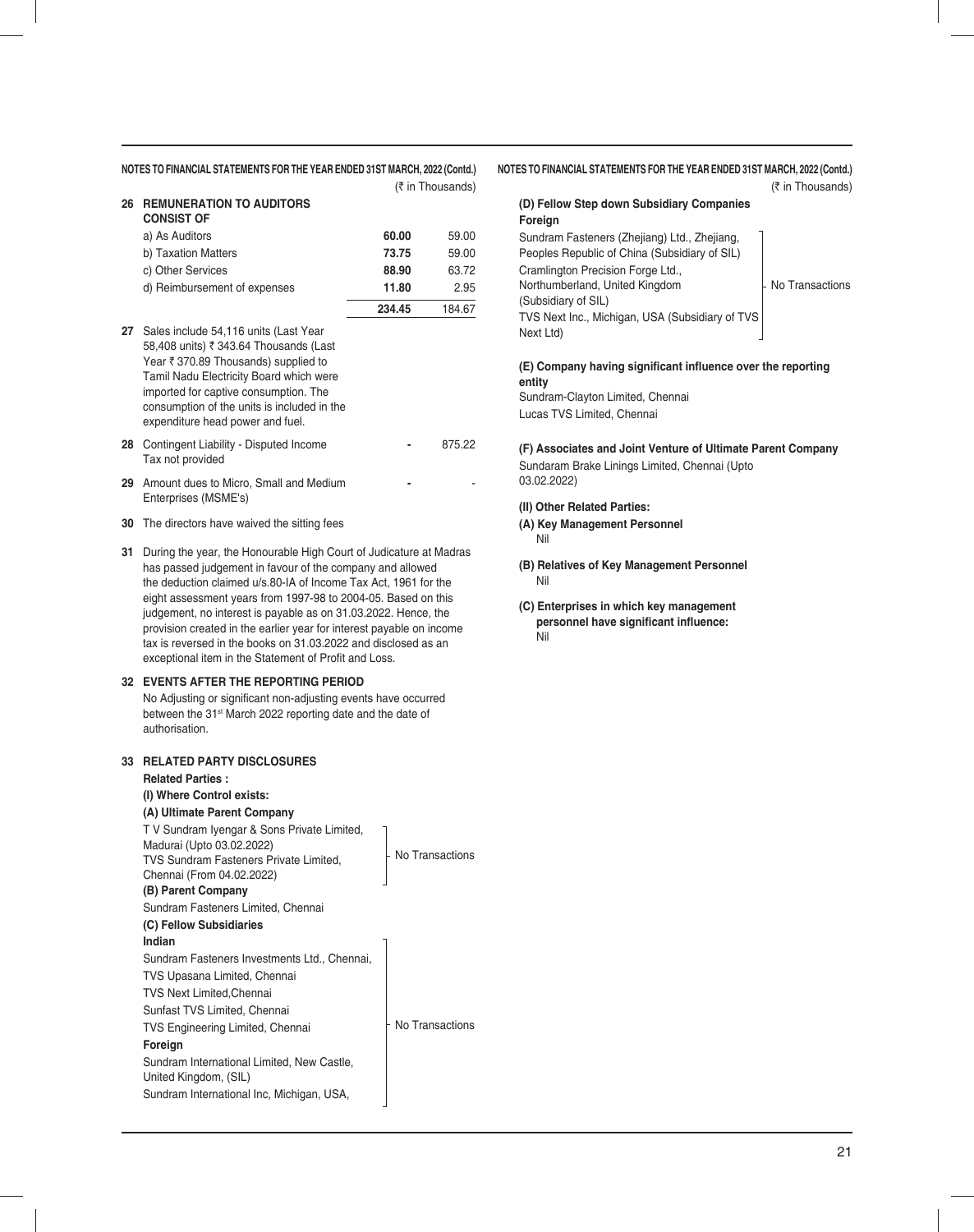**NOTES TO FINANCIAL STATEMENTS FOR THE YEAR ENDED 31ST MARCH, 2022 (Contd.)**

| ₹ in Thousands<br>(III) Transactions with related parties referred in (I) and (II) above, in the ordinary course of business: |                                     |                            |                                                                                                        |                                                 |  |  |
|-------------------------------------------------------------------------------------------------------------------------------|-------------------------------------|----------------------------|--------------------------------------------------------------------------------------------------------|-------------------------------------------------|--|--|
| Nature of transaction                                                                                                         | Sundram<br><b>Fasteners Limited</b> | Sundram-Clayton<br>Limited | <b>Lucas TVS</b><br>Limited                                                                            | <b>Sundaram Brake</b><br><b>Linings Limited</b> |  |  |
| <b>Sales</b>                                                                                                                  |                                     |                            |                                                                                                        |                                                 |  |  |
| Power                                                                                                                         | 12,864.50                           | 6,715.66                   | 6,219.93                                                                                               |                                                 |  |  |
|                                                                                                                               | (12, 558.09)                        | (6,714.65)                 | (6,435.99)<br>56.64<br>56.64<br>(56.64)<br>(56.64)<br>3,529.50<br>3,529.50<br>(3,529.50)<br>(3,529.50) |                                                 |  |  |
| Lease Rent Paid                                                                                                               | 127.44                              |                            |                                                                                                        |                                                 |  |  |
|                                                                                                                               | (127.44)                            |                            |                                                                                                        |                                                 |  |  |
| Bad Debts written off                                                                                                         |                                     |                            |                                                                                                        |                                                 |  |  |
|                                                                                                                               | (1.20)                              |                            |                                                                                                        |                                                 |  |  |
| Services Rendered                                                                                                             |                                     |                            |                                                                                                        |                                                 |  |  |
|                                                                                                                               |                                     |                            |                                                                                                        | (315.27)                                        |  |  |
| Dividend Paid                                                                                                                 | 7,940.73                            |                            |                                                                                                        |                                                 |  |  |
|                                                                                                                               | (7,940.73)                          |                            |                                                                                                        |                                                 |  |  |
| <b>Outstanding balances</b>                                                                                                   |                                     |                            |                                                                                                        |                                                 |  |  |
| Due by the Company                                                                                                            |                                     |                            |                                                                                                        |                                                 |  |  |
|                                                                                                                               |                                     |                            |                                                                                                        |                                                 |  |  |
| Due to the Company                                                                                                            | 742.61                              | 373.08                     | 345.45                                                                                                 |                                                 |  |  |
|                                                                                                                               | (92.04)                             | (201.00)                   | (144.69)                                                                                               | (315.27)                                        |  |  |

(Previous year figures are in brackets)

### **FAIR VALUE**

**34A FAIR VALUE MEASUREMENT HIERARCHY All and Service Control of the Service Control of the Service Control of the Service Control of the Service Control of the Service Control of the Service Control of the Service Contr** 

The company uses the following hierarchy for determining and disclosing the fair value of financial instruments by valuation technique: Level 1: quoted (unadjusted) prices in active markets for identical assets or liabilities

Level 2: other techniques for which all inputs which have a significant effect on the recorded fair value are observable, either directly or indirectly Level 3: techniques which use inputs that have a significant effect on the recorded fair value that are not based on observable market data

| <b>Particulars</b>                                                | Carrying             | <b>Fair Value</b> |                         |   |               | Carrying             | <b>Fair Value</b> |                         |                          |           |
|-------------------------------------------------------------------|----------------------|-------------------|-------------------------|---|---------------|----------------------|-------------------|-------------------------|--------------------------|-----------|
|                                                                   | Amount<br>31-03-2022 |                   | Level 1 Level 2 Level 3 |   | Total         | Amount<br>31-03-2021 |                   | Level 1 Level 2 Level 3 |                          | Total     |
| <b>Financial Assets</b>                                           |                      |                   |                         |   |               |                      |                   |                         |                          |           |
| (i) Non-current                                                   |                      |                   |                         |   |               |                      |                   |                         |                          |           |
| <b>Electricity Deposits</b>                                       | 35.07                |                   |                         | ۰ | 35.07         | 33.73                | ۰                 |                         | ۰                        | 33.73     |
| (ii) Current                                                      |                      |                   |                         |   |               |                      |                   |                         |                          |           |
| Trade receivables                                                 | 1,725.61             |                   |                         | - | 1,725.61      | 753.00               |                   |                         | ٠                        | 753.00    |
| Cash and Cash equivalents                                         | 67.19                |                   |                         |   | 67.19         | 5,108.82             |                   |                         |                          | 5,108.82  |
| Bank balance other than mentioned in cash<br>and cash equivalents | 12,672.46            |                   |                         | - | 12,672.46     | 8,250.66             |                   |                         |                          | 8,250.66  |
| Advance to employee                                               |                      |                   |                         | ۰ |               | 14.31                |                   |                         | $\overline{\phantom{a}}$ | 14.31     |
| Interest receivable                                               | 212.85               |                   |                         |   | 212.85        | 217.41               |                   |                         | ۰                        | 217.41    |
| <b>Total Financial Assets</b>                                     | 14,713.18            |                   |                         |   | $- 14,713.18$ | 14,377.93            |                   |                         | -                        | 14,377.93 |
|                                                                   |                      |                   |                         |   |               |                      |                   |                         |                          |           |
| <b>Financial Liabilities</b>                                      |                      |                   |                         |   |               |                      |                   |                         |                          |           |
| Current                                                           |                      |                   |                         |   |               |                      |                   |                         |                          |           |
| <b>Outstanding Liabilities</b>                                    | 70.05                |                   |                         | ۰ | 70.05         | 186.09               |                   |                         | ٠                        | 186.09    |
| Payable to Employee                                               | 0.02                 |                   |                         | ۰ | 0.02          |                      |                   |                         | ۰                        |           |
| <b>Total Financial Liabilities</b>                                | 70.07                |                   |                         |   | 70.07         | 186.09               | ۰                 | -                       | ۰                        | 186.09    |

The carrying amounts of trade receivables, cash and cash equivalents, other financial asstets and current financial liabilities are considered to be the same as their fair values, due to their short-term nature and insignificant change in interest rate.